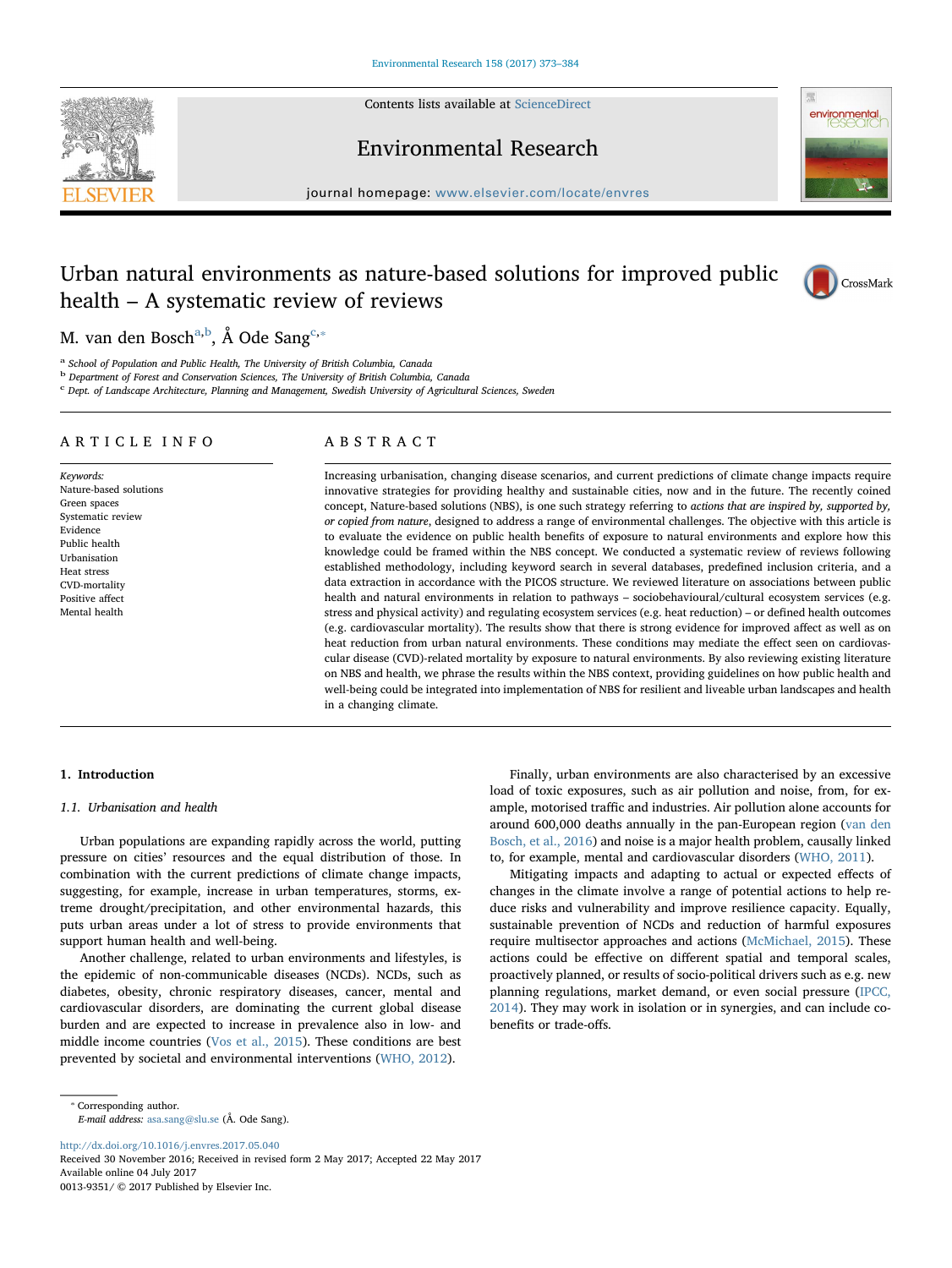#### 1.2. Nature-based solutions and health

"Nature-based solutions (NBS) are actions which are inspired by, supported by, or copied from nature", and that are designed to address a range of environmental challenges in an efficient and adaptable manner, while at the same time providing economic, social, and environmental benefits [\(ECDG, 2015\)](#page-10-2). Types of NBS that have been identified by the European Commission Directorate-General ([ECDG,](#page-10-2) [2015\)](#page-10-2) as relevant to cities include: ecosystem restoration, greening of grey surfaces (e.g., green rooftops, green walls or greened brownfields), and integrated broad scale climate change mitigation and adaptation measures, e.g., afforestation, natural flood control, and constructed wetlands. In a review carried out by Pauleit et al. (forthcoming) a broader view of the term NBS is taken, proposing NBS as an umbrella term, incorporating terms such as Green Infrastructure (GI), Ecosystembased adaption, and ecosystem services (ESS). How the concept of NBS is presented in scientific literature and to what extent it is related to public health protection have been unclear. We therefore conducted a review of existing literature on (i) NBS and on (ii) NBS and health. The search terms were correspondingly (i) "Nature based solution\*" and (ii) "nature based solution\*" AND health (search carried out in April 2016 using 4 databases; Scopus, Web of Science, CAB and PubMed) and resulted in 27 papers covering NBS and only 3 of those were retrieved if including health in the search terms. The papers were categorised with regards to (i) type of paper (empirical, review, conceptual), (ii) focus of the paper, and (iii) environmental adaptation and health (see [Appendix](#page-9-0) [A\)](#page-9-0). The results showed that most of the current articles are conceptual, with their discourse mainly being 1) NBS in relation to Green Infrastructure (e.g. [H. Chen et al., 2016;](#page-10-3) [Clabby, 2016;](#page-10-4) [Derkzen et al., 2017](#page-10-5); [Kazmierczak, 2016](#page-10-6)); 2) NBS for mitigating and or adapting to climate change (e.g. [Bennett et al., 2016](#page-9-1); [Brink et al., 2016](#page-9-2); [Kabisch et al.,](#page-10-7) [2016\)](#page-10-7); and 3) NBS in relation to ESS (e.g. [J. Chen et al., 2016;](#page-10-8) [Fink,](#page-10-9) [2016;](#page-10-9) [Haase, 2016;](#page-10-10) [Lafortezza and Chen, 2016\)](#page-10-11). The three papers explicitly relating NBS to human health and well-being, were all in a conceptual form and presented different perspectives [\(Annerstedt van](#page-9-3) [den Bosch and Depledge, 2015; Beatley, 2016; Richardson et al., 2016](#page-9-3)). [Beatley \(2016\)](#page-9-4) discusses urban nature from a perspective of city planning, through the discourse of biophilic cities, where health is the main motivating factor. [Richardson et al. \(2016\)](#page-11-4) provides a summary of the evidence of the value of the natural environment to well-being followed by how this could inform the wider practice and epistemology in ergonomics. The paper by [Annerstedt van den Bosch and Depledge \(2015\)](#page-9-3) draws on earlier research on the effect nature has of evoking psychological and physiological reactions and suggest that NBS could be used to automatically foster pro-environmental behaviour and indirectly improve public health by reducing climate change impact. The relative lack of literature on the possible relation between NBS and public health indicates that the intimate relation between environmental conditions and human health is insufficiently explored within the NBScontext. NBS are often considered as mainly related to environmental/ ecological issues. However, as human health is, to a large extent, depending on surrounding social and physical environments, the public health realm should be as relevant for NBS considerations and transsectoral and trans-disciplinary efforts are required for improved human health.

## 2. Natural environments and health

Current literature on hypotheses, theories, and studies on associations between contact with natural environments and health refers to either pathways – sociobehavioural/cultural ESS (e.g. stress reduction and physical activity) and regulating ESS (e.g. heat reduction) – or defined health outcomes (e.g. cardiovascular mortality) ([Hartig et al.,](#page-10-12) [2014\)](#page-10-12) (see [Table 1\)](#page-2-0).

The ecological model of health, originally developed by [\(Dahlgren](#page-10-13) [and Whitehead, 1991](#page-10-13)) and further developed by ([Barton and Grant,](#page-9-5)

[2006\)](#page-9-5) and [\(Coutts and Hahn, 2015](#page-10-14)), identifies the importance of the natural environment for our health and well-being. Several frameworks have been put forward and also been frequently cited, theoretically further outlining the link between human health and well-being and the natural environment [\(Bedimo-Rung et al., 2005; Calogiuri and Chroni,](#page-9-6) [2014; Hartig et al., 2014; Lachowycz and Jones, 2011; Shanahan et al.,](#page-9-6) [2015; Tzoulas et al., 2007\)](#page-9-6).

The focus of these frameworks have mostly been on sociobehavioural pathways such as physical activity (e.g. [Bedimo-Rung](#page-9-6) [et al., 2005](#page-9-6), [Lachowycz and Jones, 2011](#page-10-15)) stressing the impact of user as well as green space characteristics for explaining activity. Other frameworks, such as the one proposed by [\(Calogiuri and Chroni, 2014](#page-9-7)), stress only the motivational processes underlying the relationship between natural environments and physical activity, leaving out the characteristics of the environment as a moderating factor. Frameworks taking an ESS approach – looking at human health as a service provided by ecosystems – consider the function and health of the ecosystem as determinants of potential health outcomes [\(Shanahan et al., 2015;](#page-11-5) [Tzoulas et al., 2007\)](#page-11-5). Within this context, sometimes the so called "Old Friends hypothesis" is considered, where a dysfunctional immune system is suggested to be due to minimised contact with biodiverse natural environments and consequentially a non-sustained human microbiome ([Rook, 2013; Rook et al., 2014\)](#page-11-6). This means that by increased exposure to natural environments, and thereby biodiverse microbiota, a protective effect against infectious and autoimmune disorders may be achieved ([Rook et al., 2015, 2014\)](#page-11-7).

In a recent meta-review of the evidence on associations between human health and natural environments [\(Hartig et al., 2014](#page-10-12)) a framework of the various pathways, including both cultural and regulating ESS, was provided. While this article was published no later than 2014, the literature search was conducted in the first half of 2013, and the evidence between pathways and respective health outcomes was not considered. The study design was not firmly aligned to a systematic review method and, for example, the direct health effects of the regulating heat reduction service were not considered in terms of reduced heat related morbidity and mortality. The research area has increased exponentially the latest three to four years, and a plethora of reviews, systematic or not, has emerged since 2013 around health effects of exposure to urban natural environments. These reviews have considered sociobehavioural pathways, regulating ESS, or direct health outcomes respectively. A few have evaluated any health related outcome, i.e. including two or three of the categories (pathways, ESS, or direct health outcomes).

To our knowledge, no previous systematic review of reviews on natural environments and health has been conducted, following a systematic review design. Considering that several reviews, reports, and systematic reviews are now available, some with overlapping themes, it is of value to synthesise the results from those to conclude in which areas evidence is already at hand and for what topics additional systematic reviews are required. In this article, we will approach the topic from an NBS-perspective and will thus focus on the physical, natural environment, rather than the social environment, although those are often related. We aim to establish a specific level of evidence for suggested pathways between any urban natural environment and any pathway or health outcome by conducting a systematic review of systematic reviews, restricting our inclusion criteria to only studies with defined search terms, inclusion criteria, and quality assessments, providing a more precise assessment of what evidence is actually available. By using strict inclusion criteria we aim for as high quality appraisal as possible. The above mentioned criteria – defined search terms, inclusion criteria, quality assessment – are fundamental in any systematic review and without predetermined inclusion/exclusion criteria the review is of lower quality and the interpretation of results is less reliable. Equally, defining search terms and conducting a quality assessments are crucial for the quality of the review. These endpoints are also outlined in the AMSTAR tool for assessing quality in systematic reviews ([Shea,](#page-11-8)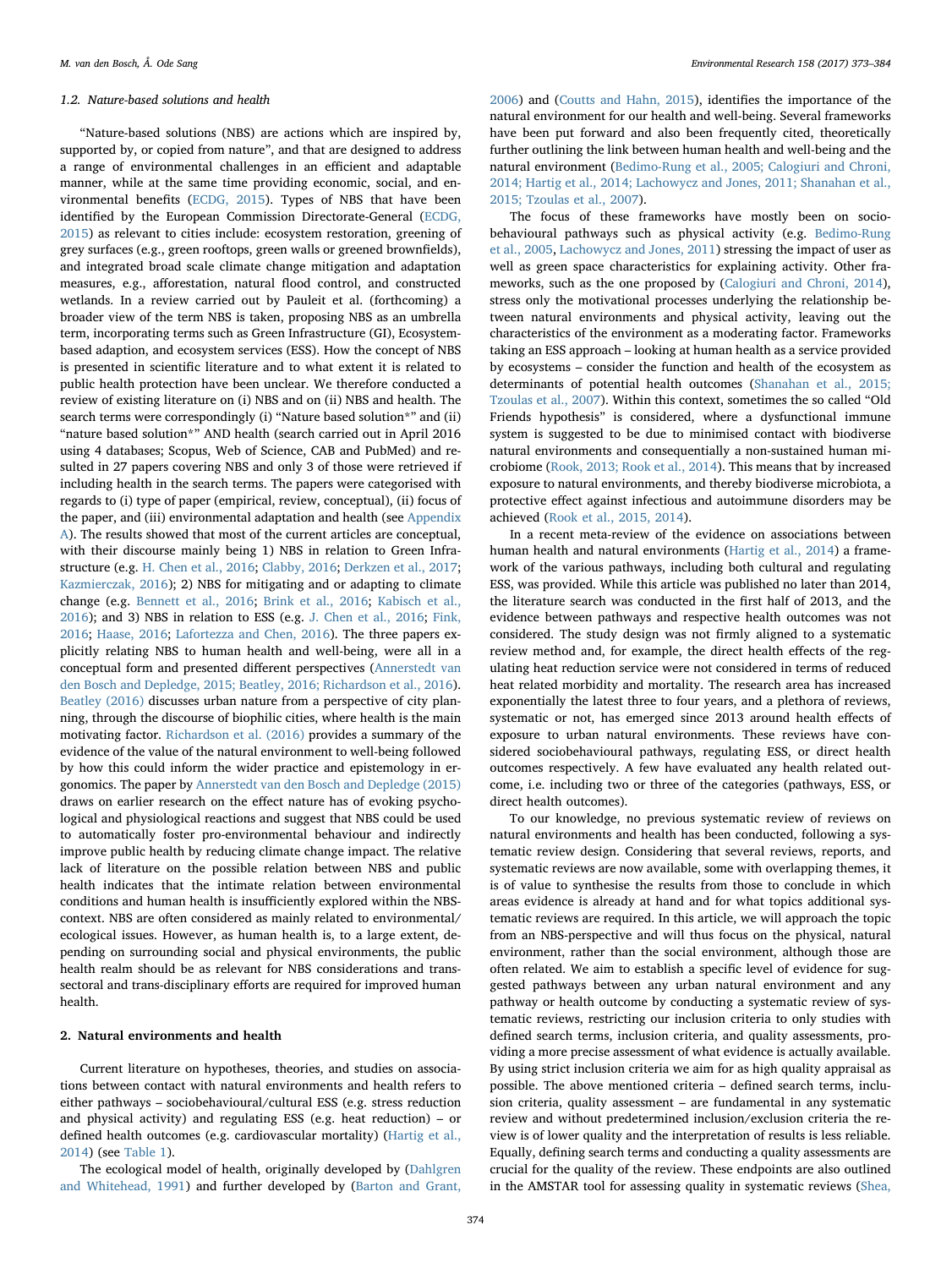#### <span id="page-2-0"></span>Table 1

Theories around associations between health and nature discuss, for example, the restorative and stress reducing potential, which can be conceptualised as sociobehavioural pathways or cultural ecosystem services. Regulating ecosystem services can also contribute to improved health by, for example, reducing the urban heat island and related morbidity and mortality. Recent studies have demonstrated impact on various defined diagnoses and health outcomes, such as all-cause mortality and birth weight.

| Sociobehavioural pathways/cultural ecosystem<br>services | Stress reduction, improved mood/happiness, increased physical activity, reduced overweight, improved social cohesion,<br>reduced health inequalities, strengthened immunocapacity |
|----------------------------------------------------------|-----------------------------------------------------------------------------------------------------------------------------------------------------------------------------------|
| Regulating ecosystem services                            | Heat reduction, reduced levels of air pollution, improved water management, noise reduction                                                                                       |
| <b>Health outcomes and functions</b>                     | Mortality, birth weight, mental health, autoimmune diseases, respiratory diseases, cancer, perceived general health/                                                              |
|                                                          | morbidity, neurocognitive development and function                                                                                                                                |

[2009\)](#page-11-8). The purpose of our review, is also to critically scrutinize the probability for each respective defined health outcome that has been studied and associated with nature, by addressing the level of evidence between pathway and outcome, for example between stress and cardiovascular diseases. This would meet the call for a summary of currently available evidence, which is needed for establishing evidencebased decision tools for policy makers and urban planners, aiming at improving health through green planning and possibly NBS. Equally, the aim is to highlight which areas remain to be explored and reviewed. Finally, following the policy and implementation line, we aim to synthesise the outcome of the review into a framework of NBS, considering mainly the physical, natural environment, for improved urban public health. This paper will hereby provide an updated evidence base for implementation of NBS, including the interaction point between public health and urban green planning. This interaction point is currently not defined or formalised in the concept of NBS and this review could potentially create a new starting point, not only for further and extended research, but also by providing new input to a prioritised policy area in Europe and other urbanising areas.

## 3. Method

## 3.1. Systematic review of systematic reviews

## 3.1.1. Literature search

We conducted a structured review of reviews in accordance with the methodology described in [Smith et al. \(2011\).](#page-11-9) We followed the PICOS structure for defining the scope of the review and data extraction. This means that we considered (i) Participants (any); (ii) Interventions (urban natural environments); (iii) Comparators (any); (iv) Outcomes (pathways, regulating and provisioning ESS); and (v) Study design (systematic reviews). An electronic literature search was conducted and finalised in August 2016, using the databases Scopus, PubMed, PsyINFO, and Web of Science. We limited the search to peer-reviewed articles written in English and also filtered the results by study type to include only reviews. No other filters were applied. Search terms relating to (i) outdoor green or blue spaces; (ii) pathways; and (iii) health were combined and searched for in keywords, topic, title and abstract, or MeSH-terms (PubMed), [\(Table 2\)](#page-2-1). The search terms for green and blue spaces and either pathways or health terms were combined with the Boolean AND and within each group the Boolean OR was used. Aiming for as complete coverage as possible, we widened the search beyond the protocol, using "snowballing" and scanning of identified articles' bibliographies. The selection of search terms was based on existing theories and research on relations between natural environments and health (see [Table 2](#page-2-1)).

Titles and abstracts of articles, identified by the searches, were reviewed by the authors independently. For all the studies described in this review at least the abstract was retrieved, and if fulfilling the inclusion criteria, the entire article. We based our inclusion criteria on the AMSTAR tool [\(Shea, 2009](#page-11-8)), in order to incorporate only high quality systematic reviews. While the AMSTAR tool is initially designed for evaluating the quality of review-articles in a review of reviews, we used the AMSTAR domains as indicators of eligibility for our study. Thus we aimed to achieve as strong evidence as possible in our results, based on

#### <span id="page-2-1"></span>Table 2 Search terms used.

| Green and blue outdoor natural environments                                                                                                                     | Pathways/ESS and<br>defined health outcomes                                                                                                                                                                                                                                                                                                                                                                                                                                                                                                                                                                               |
|-----------------------------------------------------------------------------------------------------------------------------------------------------------------|---------------------------------------------------------------------------------------------------------------------------------------------------------------------------------------------------------------------------------------------------------------------------------------------------------------------------------------------------------------------------------------------------------------------------------------------------------------------------------------------------------------------------------------------------------------------------------------------------------------------------|
| "Green infrastructure"<br>"Green space""<br>"Urban park""<br>"urban forest""<br>"urban tree""<br>Biodiversity (AND urban)<br>"blue space""<br>Water (AND urban) | "Physical activity""<br>walkability<br><b>Stress</b><br>Restoration<br>Affect <sup>®</sup><br>"social cohesion"<br>"social capital"<br>"air pollution"<br>"air quality"<br>Cooling<br>Heat<br>Noise<br>"water management"<br>Flooding<br>food<br>Inequalit <sup>*</sup><br>Overweight<br>Obesity<br>immun <sup>1</sup><br>"Public health"<br>"Human health"<br>Well-being<br>Health<br>"quality of life"<br>attention<br>Development (AND child <sup>*</sup> )<br>"birth weight"<br>Morbidity<br>Mortality<br>Illness <sup>*</sup><br>Disease <sup>*</sup><br>Disorder <sup>®</sup><br>cardiovascular<br>Cancer<br>Asthma |

<span id="page-2-2"></span>\* Indicates wild card, i.e. any ending is possible.

high quality studies. The domains included in the tool for evaluating the quality of a systematic review refer to, for example, (i) establishing the research question and inclusion criteria before the conduct of the review, (ii) data extraction by at least two independent researchers, (iii) comprehensive literature review using at least two databases, (iv) key word identification, and (v) quality assessment of included studies.

We applied the following inclusion criteria:

- Systematic reviews and meta-analyses
- Including a structured quality evaluation of included studies
- Published in peer-reviewed, scientific journal
- Written in English
- Reporting on pathways and/or health outcomes related to accessibility or exposure to urban outdoor natural spaces, including green infrastructure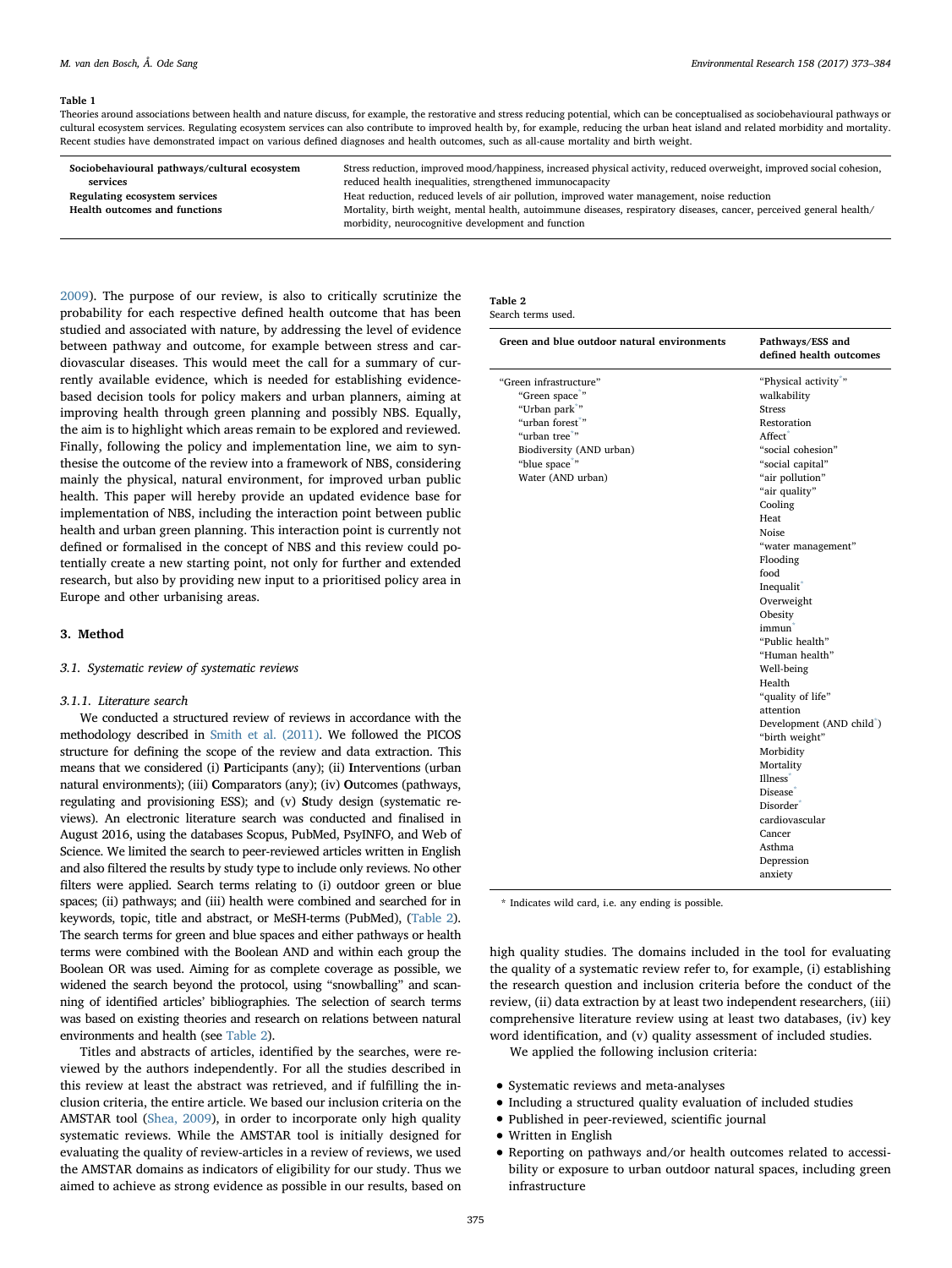<span id="page-3-0"></span>

| Table 3                                                  |                      |                                                                                 | Included review articles and how natural environments and health outcomes have been described.                                                                                                                                                                                                                                                                                   |                                                                                                                                                                                                                                                                   |                                                                                                                                                                                             |
|----------------------------------------------------------|----------------------|---------------------------------------------------------------------------------|----------------------------------------------------------------------------------------------------------------------------------------------------------------------------------------------------------------------------------------------------------------------------------------------------------------------------------------------------------------------------------|-------------------------------------------------------------------------------------------------------------------------------------------------------------------------------------------------------------------------------------------------------------------|---------------------------------------------------------------------------------------------------------------------------------------------------------------------------------------------|
| Article                                                  | Number of<br>studies | Meta-analysis                                                                   | Definition of natural environment                                                                                                                                                                                                                                                                                                                                                | Definition of health outcome or pathway                                                                                                                                                                                                                           | Evidence for impact on health outcome                                                                                                                                                       |
| Gascon et al. (2016)                                     | 28                   | δ                                                                               | Both green and blue spaces, percentage in a specific<br>buffer or at census area level. Land cover maps and<br>NDVI <sup>a</sup>                                                                                                                                                                                                                                                 | SF-36 <sup>d</sup> . Or specific diagnoses, such as depression, anxiety<br>Mental health, measured by either GHQ12 <sup>b</sup> , MHI <sup>c</sup> , or<br>and mood disorders assessed with various tools                                                         | Limited evidence                                                                                                                                                                            |
| Gascon et al. (2016)                                     | $\overline{12}$      | CVD <sup>e</sup> - and lung cancer<br>Yes (for all-cause,<br>related mortality) | distance to nearest green, measured with land cover<br>enness in buffers at census level,<br>Percentage of gro<br>maps or NDVI                                                                                                                                                                                                                                                   | Mortality. All cause, heat related, CVD, stroke and post-<br>stroke, lung cancer, self-harm, respiratory disease,<br>diabetes, traffic accident,                                                                                                                  | Moderate evidence for all-cause and CVD mortality.<br>No evidence for lung cancer mortality.                                                                                                |
| McGrath et al. (2015)                                    | 23                   | Yes                                                                             | Neighbourhood (both built and green environments),<br>defined with GIS <sup>6</sup> , street audits or GPS <sup>8</sup>                                                                                                                                                                                                                                                          | Physical activity among children and adolescents, measured<br>by accelerometers                                                                                                                                                                                   | No evidence                                                                                                                                                                                 |
| van den Berg et al.<br>(2015)                            | 34                   | δ                                                                               | census tracts. Tree canopy cover. Quality of green space<br>buffers or geographically defined small areas, such as<br>playgrounds and recreation areas, as measure by GIS,<br>classification databases. Mostly proximity measures/<br>NDVI, combinations of detailed maps and/or land<br>Open spaces with natural elements such as parks,<br>was included in a couple of studies | Perceived general and mental health, all-cause mortality                                                                                                                                                                                                          | Strong evidence for an association between quantity<br>mortality. Moderate evidence for perceived general<br>of green space and perceived mental health and<br>health and quantity of green |
| Dzambov et al. (2014)<br>Dimitrova (2014)<br>Dzambov and | ${}^{\circ}$<br>Б    | Yes<br>$\frac{1}{2}$                                                            | Unclear from the review, but included both green<br>spaces in neighbourhood and photos of nature<br>Residential greenness, measured by NDVI                                                                                                                                                                                                                                      | Psychological buffer of noise, defined as noise annoyance,<br>noise responses such as irritation, anger<br>Birth weight                                                                                                                                           | Moderate evidence, but only 5 studies included why<br>Strong evidence for a weak effect<br>evidence is considered weak.                                                                     |
| Lovell et al. (2014)                                     | $\overline{17}$      | $\overline{\mathsf{a}}$                                                         | Biodiversity, as measured in various ways - audits,<br>visual assessments, self-reports of diverse features,<br>national park, bird species richness                                                                                                                                                                                                                             | Any health outcome, e.g. life expectancy, self-perceived<br>community level of wellness, physical activity, BMI <sup>h</sup> ,<br>health, infant mortality, psychological wellbeing,<br>mental health deprivation                                                 | Positive tendency in general, but inconclusive<br>evidence                                                                                                                                  |
| McMahan and Estes<br>(2015)                              | 32                   | Yes                                                                             | Real nature or simulated. Wild versus non-wild. No<br>further details on how green was assessed in the<br>studies.                                                                                                                                                                                                                                                               | Emotional state as measured by PANAS <sup>1</sup> , ZIPERS <sup>1</sup> , SVS <sup>k</sup> or<br>other scales that were used less frequently.                                                                                                                     | Strong evidence for moderate effect                                                                                                                                                         |
| Lachowycz and Jones<br>(2011)                            | $\mathcal{S}$        | $\rm _{XO}$                                                                     | Distance and amount of nature, measured by GIS or<br>professional audits                                                                                                                                                                                                                                                                                                         | Physical activity (self-reported or accelerometer), weight<br>status (BMI) or health outcomes shown to be related to<br>obesity (e.g. diabetes, CVD, metabolic syndrome).                                                                                         | Mixed evidence for relation to physical activity,<br>some evidence for relation to BMI and obesity<br>related health outcomes                                                               |
| Lee and Maheswaran<br>(2011)                             | 35                   | $\overline{\mathsf{x}}$                                                         | Green space, public open space, open space, park                                                                                                                                                                                                                                                                                                                                 | well-being<br>mortality. Mental health, obesity, ADHD <sup>1</sup> , all-<br>All health outcomes. Physical activity. Stroke<br>cause mortality, social isolation, stress                                                                                          | Weak evidence for the links between physical, mental health and                                                                                                                             |
| Bowler et al. (2010a)                                    | 25                   | Yes                                                                             | Park, reserve/wildlife preserve, wildemess, 'forest, or a<br>garden. Not clear how those were defined in each<br>respective study.                                                                                                                                                                                                                                               | concentrations), Immune function (IgA <sup>m</sup> , NK <sup>n</sup> -cells, T-cells)<br>Emotions (self-reported based on various questionnaires),<br>symptoms (Blood pressure, pulse), Endocrine (hormone<br>Attention (various tests), ADD/ADHD, Cardiovascular | Strong evidence for reduction of negative emotions,<br>moderate evidence for improved attention. Other<br>health parameters - less consistent evidence.                                     |
| Henderson (2007)<br>Kaczynski and                        | 50                   | $\overline{\mathsf{x}}$                                                         | such as swimming pools, sport fields, dance studios. In<br>general, not clear how green space was measured, most<br>Includes both parks and indoor recreational facilities,<br>likely self-reported                                                                                                                                                                              | Physical activity - not clarified how that has been measured,<br>seemingly most self-reported                                                                                                                                                                     | (continued on next page)<br>improved physical activity by parks, open spaces, or<br>Positive trend, but inconclusive evidence for<br>lake/beach/coast                                       |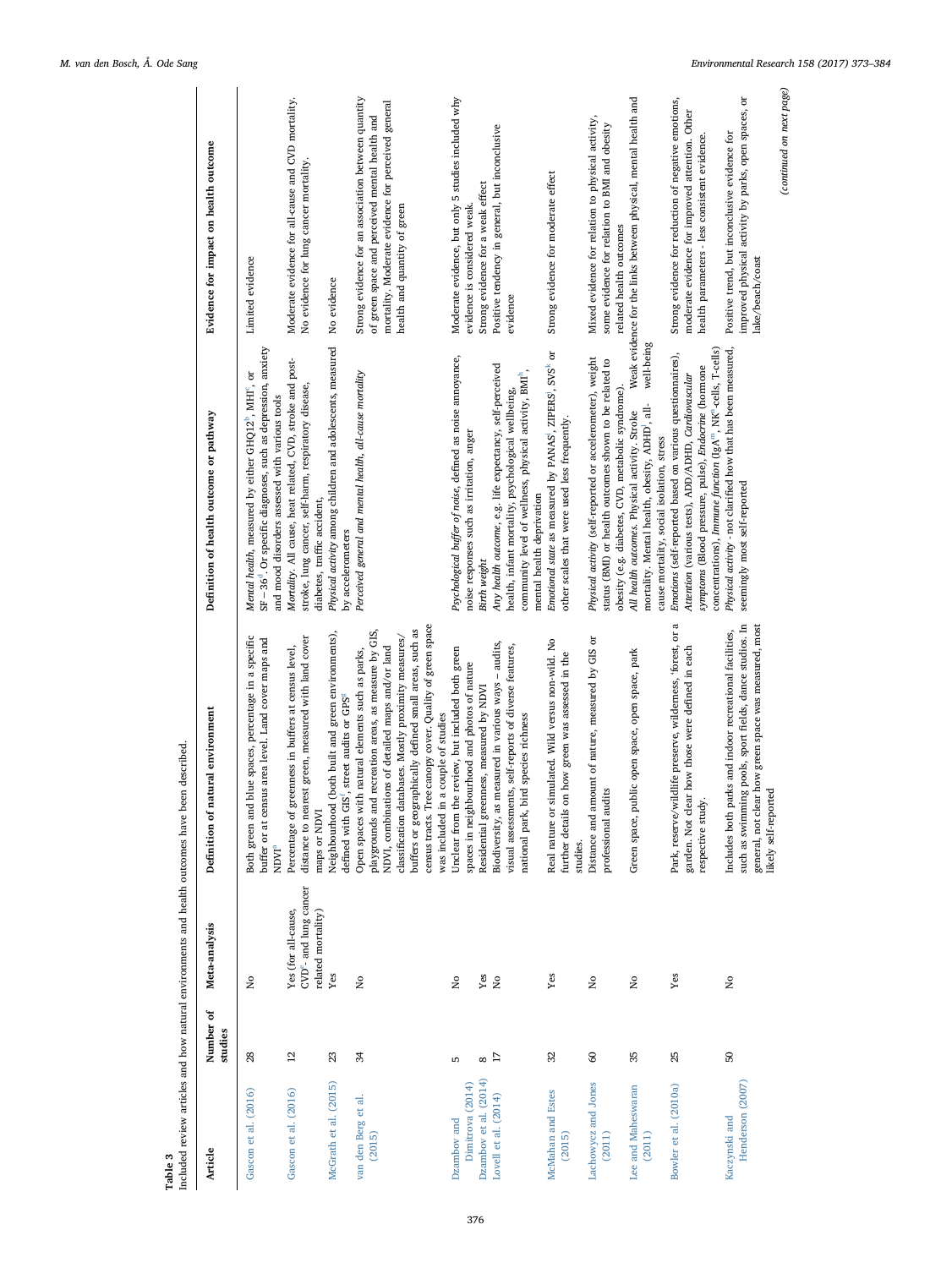<span id="page-4-6"></span><span id="page-4-5"></span><span id="page-4-4"></span><span id="page-4-3"></span><span id="page-4-2"></span><span id="page-4-1"></span><span id="page-4-0"></span>

| Article                                                                              | studies | Number of Meta-analysis | Definition of natural environment                                                                                                                         | Definition of health outcome or pathway | Evidence for impact on health outcome |
|--------------------------------------------------------------------------------------|---------|-------------------------|-----------------------------------------------------------------------------------------------------------------------------------------------------------|-----------------------------------------|---------------------------------------|
| Bowler et al. (2010b)                                                                |         | Yes                     | Parks, green spaces, green roofs, garden roofs, green Air temperature<br>ground cover, tree canopy. In general not clarified how<br>greenery was measured |                                         | Strong evidence                       |
| Normalized Difference Vegetation Index.<br><sup>D</sup> Canaral Haalth Ouactionnaira |         |                         |                                                                                                                                                           |                                         |                                       |

<sup>1</sup> The Positive And Negative Affect Schedule.<br><sup>j</sup> Zuckerman Inventory of Personal Reactions. The Positive And Negative Affect Schedule. Zuckerman Inventory of Personal Reactions <sup>a</sup> Normalized Difference Vegetation Index.<br><sup>b</sup> General Health Questionnaire. Geographic Information Systems. Geographic Information Systems. Global Positioning Systems. Global Positioning Systems. Short Form health survey. Short Form health survey. Mental Health Inventory. Mental Health Inventory. Cardiovascular disease. Cardiovascular disease. Body Mass Index. Body Mass Index.

c

d

f

g

ء

k

Symptom Validity Scale.

Symptom Validity Scale

<sup>A</sup> Attention Deficit Hyperactivity Disorder.<br><sup>m</sup> Immunoglobulin A.<br><sup>n</sup> Natural Killer.

Immunoglobulin A

Natural Killer

Attention Deficit Hyperactivity Disorder

M. van den Bosch, Å. Ode Sang *Environmental Research 158 (2017) 373–384*

<span id="page-4-13"></span><span id="page-4-12"></span><span id="page-4-11"></span><span id="page-4-10"></span><span id="page-4-9"></span><span id="page-4-8"></span><span id="page-4-7"></span>Studies that did not follow a standardised systematic review method, e.g. not identifying search terms used, not providing a transparent report on study selection process, or not describing any evaluation of study quality, were excluded.

As the aim was to use the results for NBS in an urban planning perspective, mainly for health promotion and disease prevention, we did not consider reviews on nature- or animal assisted therapies. We also excluded any reviews on indoor plants. Equally, we excluded reviews on connectedness to nature as a personality trait rather than exposure or accessibility to natural spaces.

## 3.1.2. Data extraction

We used a standardised data extraction sheet to ensure a controlled analysis and data retrieve. The articles were scrutinized by the authors together and disagreements regarding fulfilment of inclusion criteria were resolved by consensus. The extraction sheet included data on, for example, search terms used, number of articles included, definition of natural space and health outcome reviewed, and quality assessment. (A summary of the results from the extraction sheet is provided in [Table 3](#page-3-0)).

We did not conduct a meta-analysis of the included reviews. It is likely that many individual studies were included in more than one review, resulting in incorrect statistical power and a risk for misleading results. As our review considers one type of "intervention" (urban natural environments), though of varying composition (e.g. green infrastructure, biodiversity, or blue environments), and its effect on several different pathways and health outcomes, we considered the challenge of unpicking each included review, extracting the results from each individual study included, and the subsequent combination of the results, to be of less value given the heterogeneity in the outcome measures and the dubious accuracy of a pooled effect estimate [\(Brok](#page-9-9) [et al., 2008](#page-9-9)).

## 4. Results

The initial search resulted in 351 retrievals. A first scan of titles and abstracts was carried out limiting the amount of potentially relevant papers to in total 57. The remaining potentially eligible full papers were reviewed and evaluated as fulfilling inclusion criteria or not, resulting in a final inclusion of 13 articles. See flow chart, [Fig. 1.](#page-5-0)

Following our strict inclusion criteria, in accordance with AMSTAR ([Shea et al., 2009](#page-11-8)), the included reviews were all assessed to be of high scientific quality.

Our presentation follows the model of hypothetical outcomes that would be plausible to appear in systematic reviews on the topic ([Table 1\)](#page-2-0). Several reviews included more than one pathway or health outcome associated with natural environments. On the other hand, several possible pathways or health outcomes, such as air pollution reduction and cognitive development, were not analysed in any of the included systematic reviews, and could therefore not be included in our synthesis. We chose to extract results for each respective outcome separately and present those accordingly below. Equally, several reviews considered various urban environments, natural spaces being just one of them. We then extracted only the results related to the natural environment. A summary of the data extraction and results are presented in [Table 3.](#page-3-0)

## 4.1. Socio-behavioural pathways/cultural ecosystem services

#### 4.1.1. Stress

One review [\(Bowler et al., 2010a\)](#page-9-8) addressed stress, among other outcomes (emotion, attention, cardiovascular function). While trends were positive, no significant effect on biomarkers of stress (cortisol, systolic and diastolic blood pressure) was concluded in the meta-analysis (based on four studies).

Table 3 (continued) Table 3 (continued)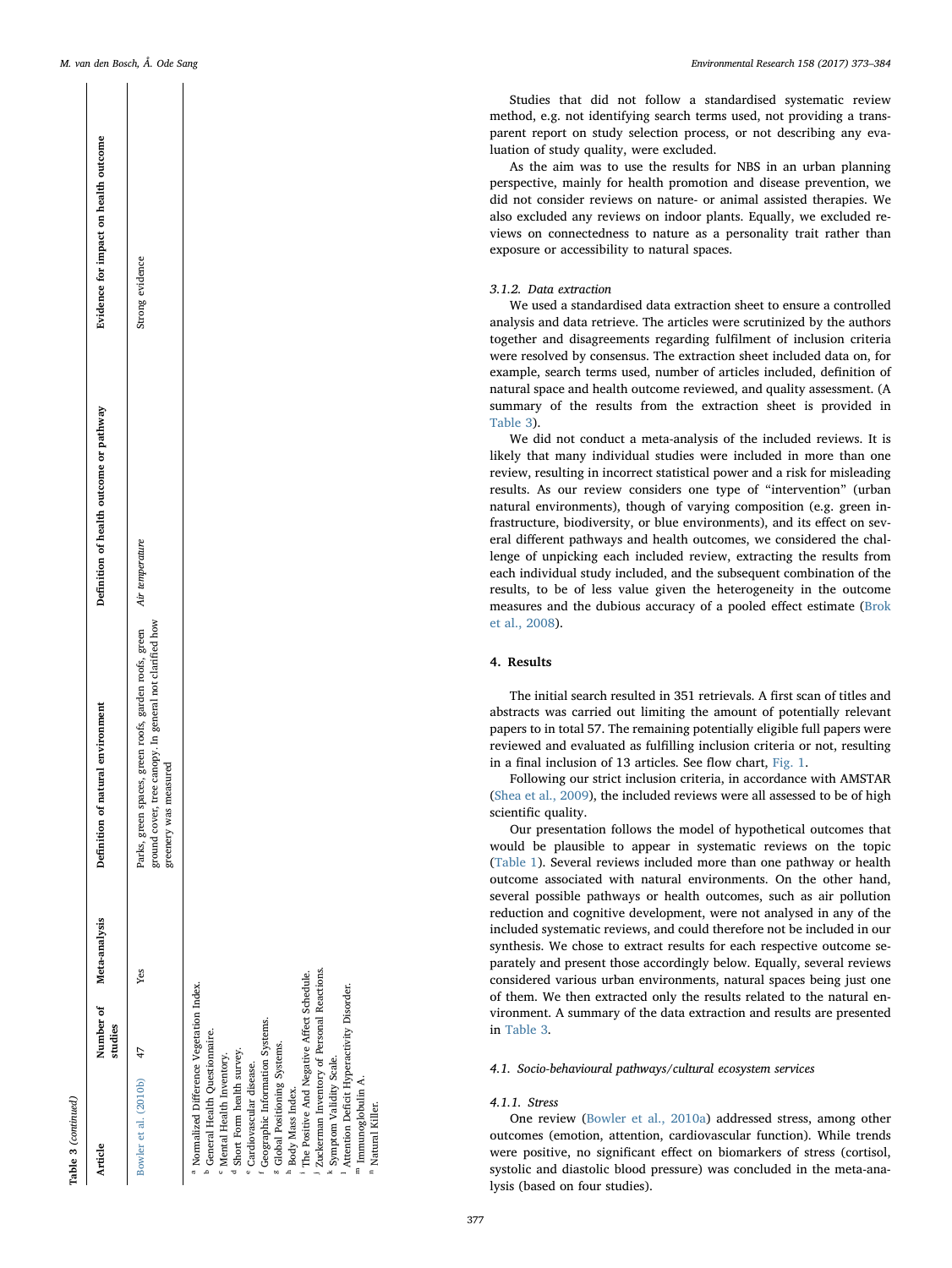<span id="page-5-0"></span>

Fig. 1. Process of data evaluation and study selection.

4.1.1.1. Stress and health outcomes. The relation between stress and disease is complex and a multitude of disorders as well as mechanisms have been considered ([Juster et al., 2010](#page-10-24)). Looking at the defined health outcomes that have been associated to natural spaces, and systematically reviewed (all-cause mortality, cardiovascular disease (CVD) mortality, mental health, pregnancy outcomes, and lung cancer), we can conclude that there is strong, consistent evidence for a correlation between stress and CVD-mortality [\(Ippoliti et al., 2013; Lu](#page-10-25) [et al., 2013\)](#page-10-25). Similarly, there is moderate to strong evidence for stress as a risk factor for all-cause mortality, mental disorders, and reduced birth weight or preterm birth [\(Staufenbiel et al., 2013; Gallo et al., 2014](#page-11-11), [McEwen, 2012,](#page-10-26) [Ding et al., 2014\)](#page-10-27). Research on stress and lung cancer mortality is still limited. The evidence suggests a potential relation, but is inconclusive [\(Schuller, 2014; Rensing and Rippe, 2009](#page-11-12)).

#### 4.1.2. Physical activity

Five reviews addressed increased physical activity as an outcome of contact with green spaces ([McGrath et al., 2015,](#page-10-17) [Lovell et al., 2014](#page-10-20), [Lachowycz and Jones, 2011,](#page-10-15) [Lee and Maheswaran, 2011,](#page-10-22) [Kaczynski](#page-10-23) [and Henderson, 2007\)](#page-10-23). Results from the meta-analysis ([McGrath et al.,](#page-10-17) [2015\)](#page-10-17), addressing physical activity as primary outcome, were inconsistent. However, the exposure factor in this review included built environments in general and therefore the extraction of results primarily related to green space was complicated, as some of the data related to greenery in combination with built environment. The four remaining reviews showed a positive, but weak association with physical activity.

4.1.2.1. Physical activity and defined health outcomes. Physical activity is strongly related to most of the health outcomes systematically reviewed and associated with natural spaces. The strongest evidence indicates that the greatest benefit of physical activity is in the reduction of CVD risk and related mortality as well as all-cause mortality [\(WHO, 2006;](#page-11-13) [Hupin et al., 2015; Lavie et al., 2015\)](#page-11-13). There is also consistent evidence for the positive impact of physical activity on mental health [\(Pareja-](#page-11-14)[Galeano et al., 2016; Schuch et al., 2016](#page-11-14)). Evidence on maternal

physical activity and birth weight is inconsistent and is mostly related to preventing overweight new-borns ([Mudd et al., 2013; Wiebe et al.,](#page-10-28) [2015\)](#page-10-28). There is an association between lung cancer mortality and physical activity, but the strength of the relation is still to be determined and the evidence is inconclusive ([Brenner et al., 2016;](#page-9-11) [Zhong et al., 2016](#page-9-11)).

## 4.1.3. Overweight/obesity

Obesity may be considered a diagnosis and direct health outcome. In this review we chose to include it among pathways together with overweight. Two reviews [\(Lachowycz and Jones, 2011](#page-10-15); [Lovell et al.,](#page-10-20) [2014\)](#page-10-20) studied overweight/obesity as outcome. While many other outcomes were included in the review by [Lovell et al. \(2014\)](#page-10-20), BMI-measures were the primary outcome in [Lachowsky and Jones \(2011\)](#page-10-15). [Lovell](#page-10-20) [et al. \(2014\)](#page-10-20) studied a particular aspect of the natural environment, namely biodiversity, while [Lachowsky and Jones \(2011\)](#page-10-15) studied green spaces in general. Both reviews concluded that there seem to be a tendency of a positive association, but the evidence is weak or inconsistent.

4.1.3.1. Overweight and health outcomes. There is firm evidence that overweight and obesity are strongly correlated to CVD- and all-cause mortality [\(Aune et al., 2016\)](#page-9-12). There is also evidence, though less strong, for a relation between overweight and mental disorders [\(Becofsky et al.,](#page-9-13) [2015\)](#page-9-13). Overweight during pregnancy increases the risk for excessive weight in offspring [\(Bello et al., 2016; Paliy et al., 2014](#page-9-14)). While obesity increases the risk for several cancer forms, any association to lung cancer has yet not been proven [\(Pan and Desmeules, 2009\)](#page-10-29).

#### 4.1.4. Affects and emotions

Two reviews included affects and emotions as outcome, either as primary outcome [\(McMahan and Estes, 2015](#page-10-21)) or one of several ([Bowler](#page-9-8) [et al., 2010a\)](#page-9-8). Both studies included meta-analyses and found strong evidence for a positive impact on affect and reduced levels of anger and sadness.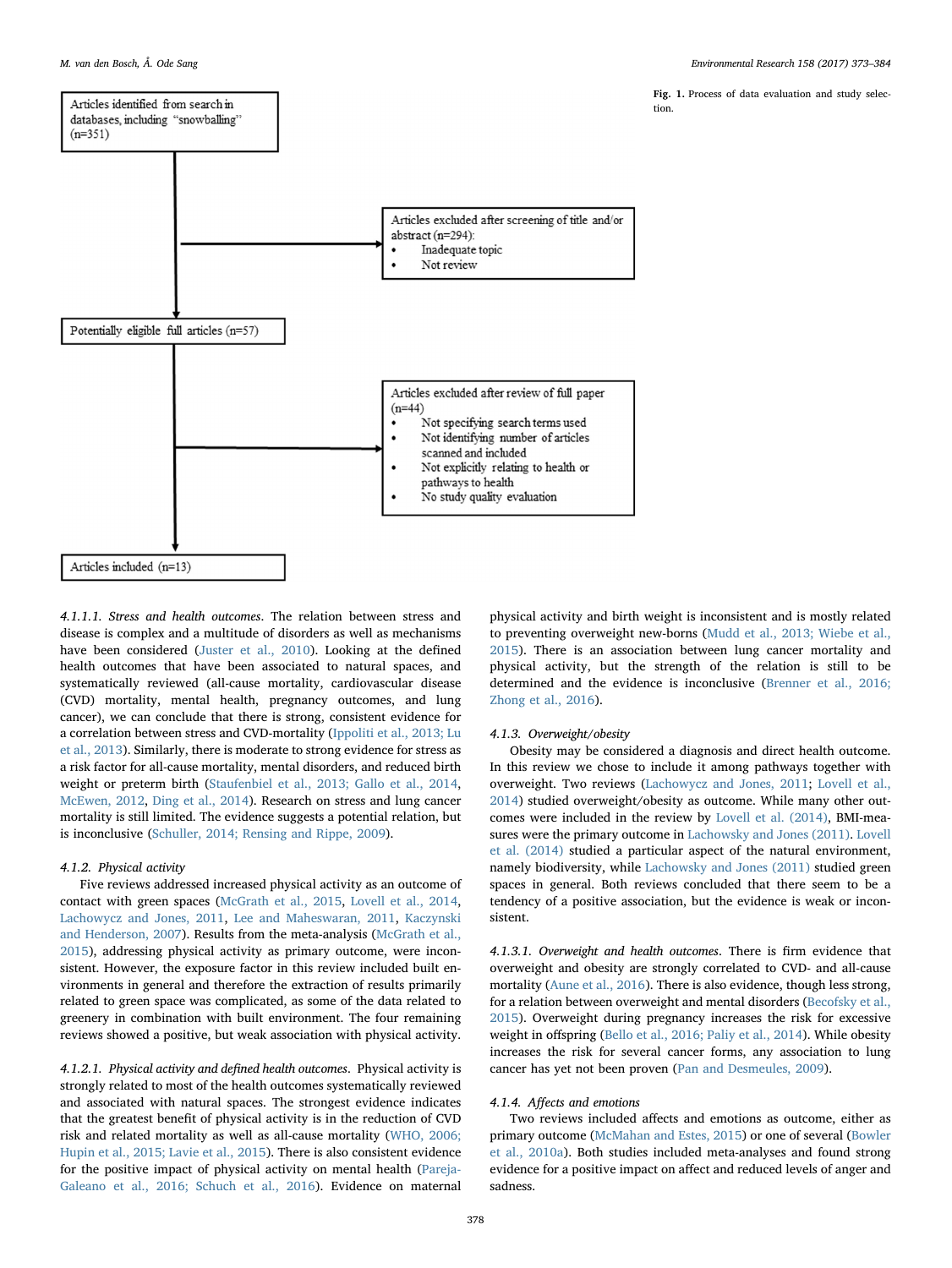4.1.4.1. Positive affective states and health outcomes. Positive affect is strongly related to CVD- and all-cause mortality [\(Mroczek et al., 2015;](#page-10-30) [Shirom et al., 2010; Lamers et al., 2012](#page-10-30)) and mental health. The impact of positive affect on risk for lung cancer mortality risk or poor pregnancy outcomes has not been consistently investigated.

## 4.1.5. Social cohesion, health inequalities, immunocapacity

None of the included reviews addressed these potential pathways.

## 4.2. Regulating and provisioning ecosystem services

## 4.2.1. Heat reduction

[Bowler et al., \(2010b\)](#page-9-10) reviewed the cooling effect of urban greening and found moderate to strong evidence for reduced temperature. The meta-analysis demonstrated that, on average, a park is 0.94 °C cooler as compared to surrounding built environments.

4.2.1.1. Heat reduction and health outcomes. Excess heat can make people susceptible to disease, due to a limited adaptation capacity of human thermoregulation ([Benzinger, 1969; Downey et al., 1971\)](#page-9-15). In addition, there is an augmented risk for exacerbations in existing chronic conditions, making certain groups particularly vulnerable to heat [\(Jehn et al., 2014; Patz et al., 2014\)](#page-10-31). Increased heat is a strong predictor of a range of diseases (including several which have to date not been addressed in studies on natural environments and health, such as infant mortality and renal disorders) and mortality [\(Basagaña et al.,](#page-9-16) [2011; Benmarhnia et al., 2015](#page-9-16)). It also has an impact on mental health ([Berry et al., 2010\)](#page-9-17). There seem to be an association between heat and birth weight, but the evidence is inconsistent ([Beltran et al., 2014;](#page-9-18) [Poursafa et al., 2015](#page-9-18)). The relation between heat and lung cancer mortality is not sufficiently investigated.

## 4.2.2. Noise reduction

[Dzhambov and Dimitrova \(2014\)](#page-10-18) reviewed the effect of green spaces on negative health impacts of noise. No meta-analysis was conducted and only five studies were included in the final review. They concluded that there is moderate evidence that the presence of vegetation can reduce the negative perception of noise.

4.2.2.1. Noise and health outcomes. Noise is related to hypertension and a substantial disease burden ([WHO, 2011](#page-11-3)), but the evidence for associations with the outcomes that have been studied and reviewed in relation to natural environments is unclear ([Skogstad et al., 2016;](#page-11-15) [WHO, 2011](#page-11-15)). No consistent associations have been found between chronic noise exposure and pregnancy outcomes ([Ristovska et al., 2014;](#page-11-16) [Hohmann et al., 2013](#page-11-16)). Regarding mental disorders there is a positive association with noise, but the evidence is inconclusive [\(Pirrera et al.,](#page-11-17) [2010\)](#page-11-17).

4.2.3. Air pollution reduction, storm water management, filtering of drinking water, food supply

None of the included reviews addressed these regulating ESS.

#### 4.3. Defined health outcomes

## 4.3.1. All- cause mortality

Two reviews studied all-cause mortality, together with other health outcomes [\(Gascon et al., 2016;](#page-10-16) [van den Berg et al., 2015](#page-11-10)). [Gascon et al.](#page-10-16) [\(2016\)](#page-10-16) conducted a meta-analysis, while this was considered non-applicable in [van den Berg et al. \(2015\)](#page-11-10) due to heterogeneity in green space metrics. The results in [Gascon et al. \(2016\)](#page-10-16) were inconsistent, while [van den Berg et al. \(2015\)](#page-11-10) concluded that there is moderate to strong evidence for a positive association between green spaces and allcause mortality.

## 4.3.2. Mortality related to CVD

[Gascon et al. \(2016\)](#page-10-16) found moderate to strong evidence for an association between natural environments and CVD-mortality.

#### 4.3.3. Lung cancer mortality

[Gascon et al. \(2016\)](#page-10-16) found no evidence for a relation between natural environments and lung cancer mortality.

## 4.3.4. Birth weight

[Dzhambov et al. \(2014\)](#page-10-19) conducted a meta-analysis and concluded that there is significant, but weak evidence for an association between natural environments and birth weight. [Lovell et al. \(2014\)](#page-10-20) found no evidence for a relation between biodiversity and birthweight.

## 4.3.5. Mental health and well-being

The evidence for a positive relation between natural environments and mental health and well-being was concluded as strong by [van den](#page-11-10) [Berg et al. \(2015\)](#page-11-10). [Gascon et al. \(2016\)](#page-10-16) found limited evidence for mental health benefits of long-term residential surrounding greenness in adults. For access to green space and for studies in children the evidence was inadequate. In the earlier review by [Lee and Maheswaran](#page-10-22) [\(2011\)](#page-10-22) the evidence was found to be weak.

4.3.6. Other health outcomes that have been studied in relation to natural environments, such as children's early and cognitive development, attention deficit disorder (ADHD), depression and asthma, were not addressed in any of the included reviews

A model of the evidence for relations between natural environments and pathways and subsequent health outcomes is presented in [Fig. 2](#page-7-0).

## 4.4. Greeness/green space/natural environments

The different reviews show variation in how green is classified and collected and how it has been included in the review. The focus on greenness (meaning including all vegetation) or the focus on green space is not a clear distinction – most cover both type of studies in their review. A few of the reviews are just focusing on presence of vegetation ([Dzhambov and Dimitrova, 2014; Lachowycz and Jones, 2011\)](#page-10-18) or natural vs synthetic (e.g. [Bowler et al., 2010a\)](#page-9-8), though most are able to give some support for a positive relationship between different aspect of health and green space quantity (e.g. [Gascon et al. 2016](#page-10-16); [van den Berg](#page-11-10) [et al., 2015;](#page-11-10) [Dzambov et al., 2014](#page-10-18); Lee and Maheswaran 2010; [Kaczynski and Henderson, 2007](#page-10-23)). A common remark in the reviews is that there is a lack of studies that cover qualitative aspects of green space in a more sophisticated way (e.g. [Lachowycz and Jones, 2011](#page-10-15) p. 187) and that the amount of studies including those aspects were insufficient for an evidence synthesis (van den Berg et al., 2016) and hence often producing mixed associations (as for instance with physical activity ([Kaczynski and Henderson, 2007\)](#page-10-23)). However, several of the reviews outline aspects such as features, conditions, perceived quality, accessibility, and safety as likely to be of importance, though without founding a strong evidence base for them (e.g. van den Berg et al., 2016; Lee and Maheswaran, 2010). The link between biodiverse natural (or wild) environments and health is inconclusive (Lovell [et al., 2014](#page-10-20); [McMahan and Estes, 2015](#page-10-21)).

## 5. Discussion

This systematic review of high quality systematic reviews shows that there is strong evidence for a positive effect of green spaces on improved affect as well as on heat reduction. Affect state and heat are both strongly related to CVD-mortality and there is also moderate evidence for a relation to mental disorders and all-cause mortality, according to existing reviews. This corresponds to the strong evidence for a relation between CVD-related mortality and natural environments. Thus, it is plausible that natural environments' effect on CVD-related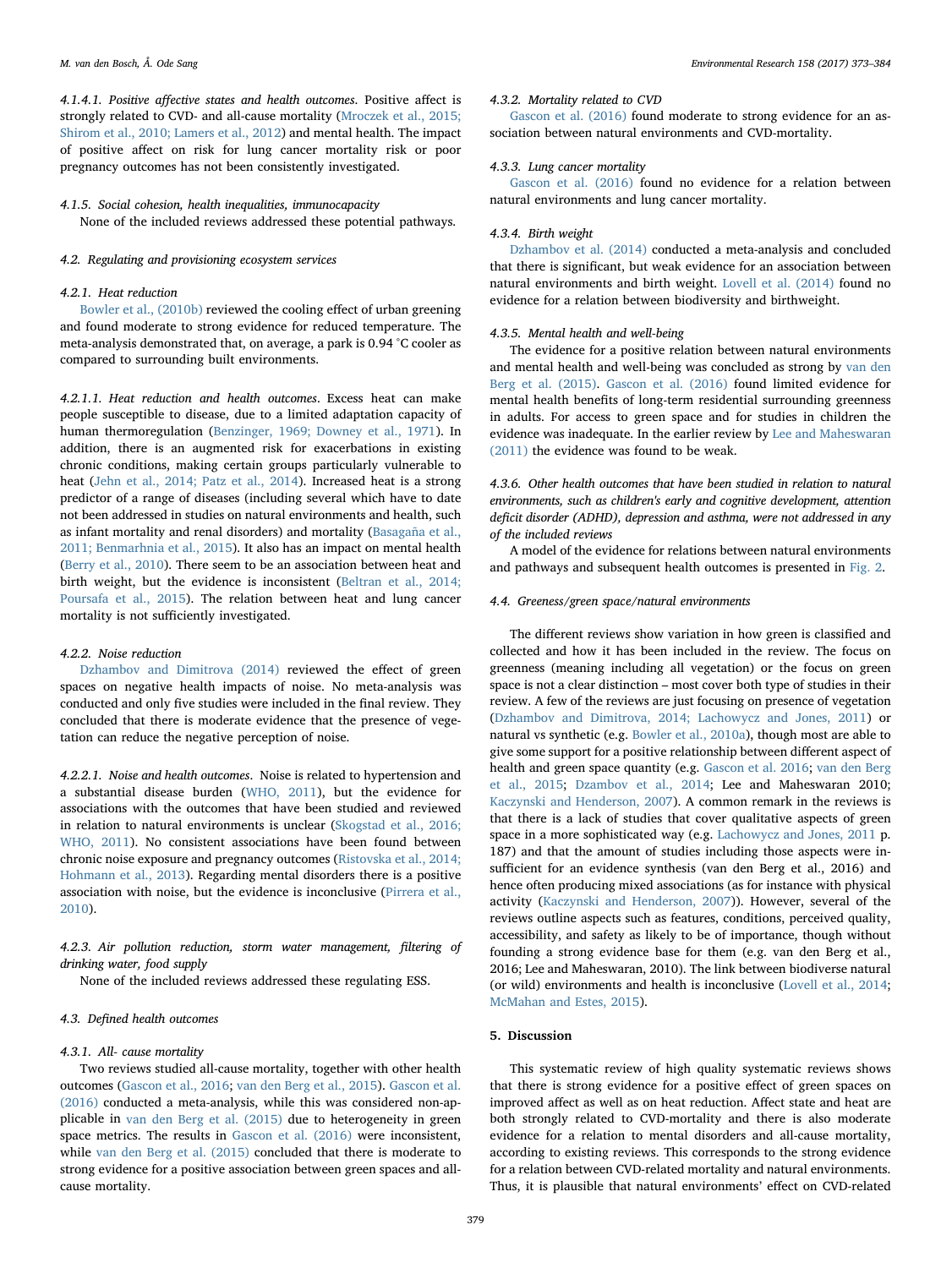<span id="page-7-0"></span>

Fig. 2. The relations between natural environments, pathways (sociobehavioural and ecosystem services related), and health outcomes, as those have been treated in existing reviews. We assume that the health outcomes are mediated by pathways. For each pathway the health outcomes for which there is scientific evidence on a relation proven, and which have been studied in relation to natural environments, are listed. The strength of the evidence is indicated behind each outcome.

mortality is mediated by affect regulation and reduced heat, most likely acting independently. Equally, it is possible that the effects on mental disorders and all-cause mortality, for which the evidence on a relation to natural environments is moderate, are mediated by improved affect or heat reduction. There is also a correspondence between the lack of evidence for effects on lung cancer mortality and birth weight and the relative lack of evidence for mediators related to these outcomes – stress and physical activity. While other reviewed mediators or pathways – stress reduction, physical activity, decreased overweight, and noise reduction – are also related to several of the suggested health outcomes, the evidence for these pathways is still not sufficient for drawing any firm conclusions.

The results also demonstrate that, as research on the topic is exponentially increasing, more up-to-date systematic reviews could be conducted for several pathways and outcomes. For example, while stress is one of the most common pathways referred to, only one review, six years ago, addressed this topic ([Bowler et al., 2010a](#page-9-8)). Equally, several other pathways that are referred to in the literature – social cohesion, health inequalities, and immunocapacity – have to date not been scrutinized in any systematic review, nor has related defined health outcomes, such as reduced risk for autoimmune or infectious diseases through improved immune system development. This may also be due to a lack of original studies on these subjects. Regulating ESS that have been studied in relation to natural environments, but yet not systematically reviewed, are air pollution reduction, storm water management, and filtering of drinking water. These kind of services could potentially mediate effects on air pollution related morbidity, such as asthma and other respiratory diseases, drowning, and infections due to contaminated water. While reduced prevalence of asthma has indeed been associated to natural environments [\(Sbihi et al., 2016,](#page-11-18) [2015\)](#page-11-18), no studies have, to our knowledge, addressed the topics of water management and related morbidity in association to natural environments in cities. Neither has provisioning services, like food supply, been reviewed. The latter may, at least partly, reflect the general lack of studies from low- and middle income countries.

Another line of inquiry which is not addressed in this review is the studies of therapeutic landscapes within the realm of health geography ([Williams, 1998; Gesler, 1992\)](#page-11-19). This concept provides a theoretical understanding of the relevance of places and settings for mental,

physical, and social health and well-being in a holistic sense [\(Classen](#page-10-32) [and Kistemann, 2010](#page-10-32)) and includes both green and blue spaces. While this concept provides a strong link to geography of health and medicine ([Völker and Kistemann, 2011\)](#page-11-20), to date no systematic reviews were identified, which met all inclusion criteria for our study.

## 5.1. Strengths and weaknesses of the review

The main strength of this review is the rigorous quality control in the inclusion criteria. This implies that the results are reliable and should be possible to rely on in policy and practice contexts. The inclusion of evidence assessments between pathways and related defined health outcomes is novel and provides an even more integrated understanding of how natural environments may influence health and which factors are likely to mediate effects. A limitation of the review is that we did not explore theoretical or mechanistic explanations, though this is thoroughly reviewed elsewhere (see for example [Gascon et al.,](#page-10-16) [2016,](#page-10-16) Hartig [et al., 2014\)](#page-10-12). Equally, the strict quality control can also present itself as a limitation, as some evidence may be available although displayed in reviews outside our inclusion criteria. However, we tried to reduce this risk by relying on a previously established tool for evaluating the quality of articles in a review of reviews ([Shea et al.,](#page-11-8) [2009\)](#page-11-8).

## 5.2. Limitations of existing research and scope for future studies

Most reviews commented on the relatively poor specificity in existing studies. This means that, while there is evidence for the effect of natural environments on affect and heat, we still don't know enough about effect sizes, scale, dose-response relationships, size, distance, or specific qualities or amenities of the spaces. Sometimes original studies may have used suboptimal measurement tools, like for example in the case of urban cooling, where most studies are based on air temperature monitoring, while the most adequate method for assessing impact on human health is heat, as defined by air temperature together with absolute and relative humidity (which then optimally is equated into a human-impact estimate, such as Universal Thermal Climate Index, UTCI, or Wet Bulb Globe Temperature, WBGT). There is also insufficient evidence on effects on subpopulations (e.g. children or ethnic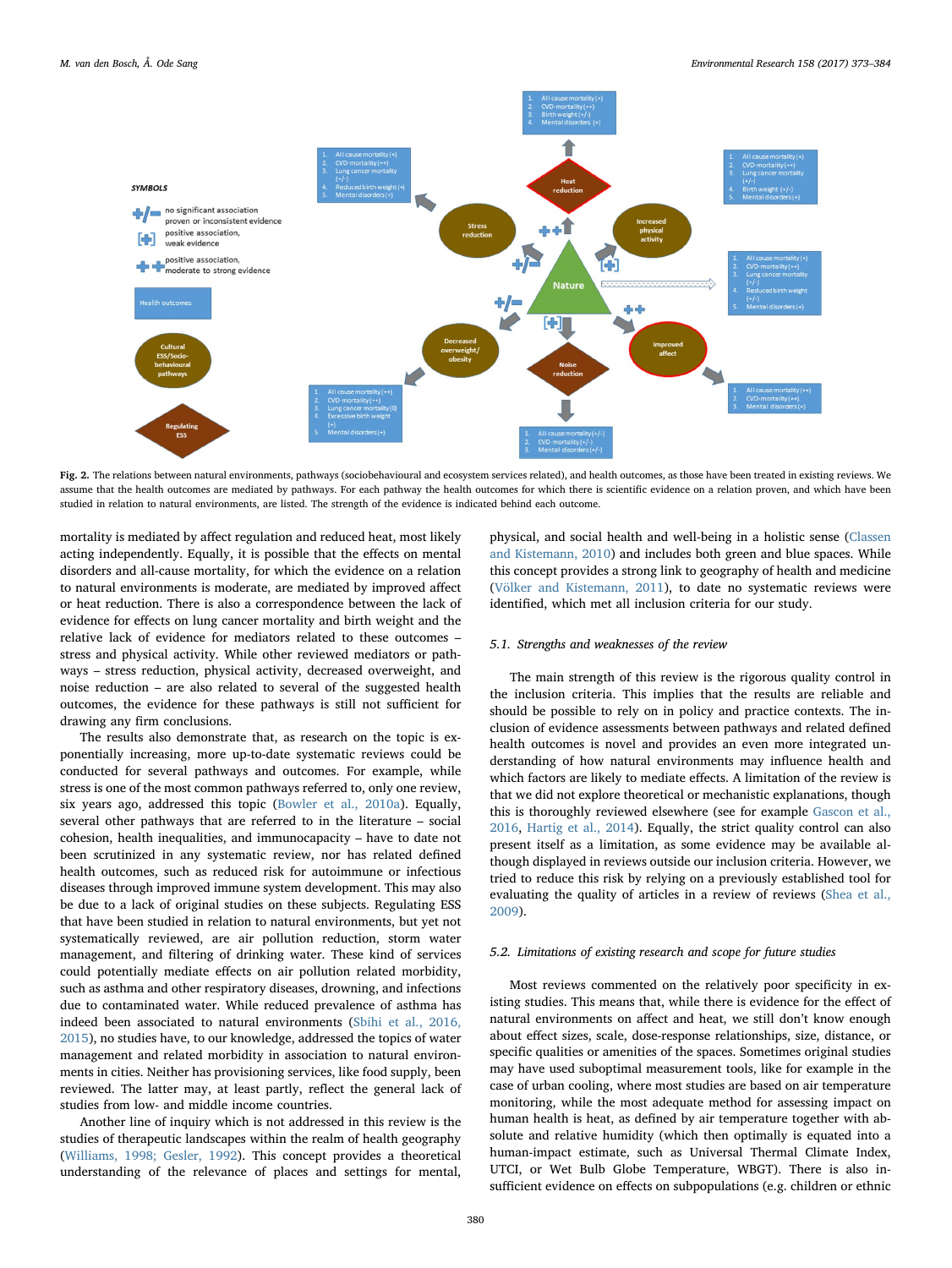minorities) or about discrepancies depending on cultural or societal context. Equally, interaction effects between individual and environmental factors, such as for example immunocompromised people being more susceptible to harmful environmental exposures like heat stress, are rarely controlled for. This means that a human-environment interaction becomes a moderator, resulting in an adverse health outcome. Another moderating effect on health outcome rarely elaborated on in the systematic reviews is the fact that the quality of an urban environment and green spaces is often determined by socioeconomic status of the neighbourhood, which in turn affects health of the population. By optimising measurements, including moderator effects, and specifying the scope in original studies, the evidence may be strengthened or better tailored for implementation. However, as studies on cobenefits, synergies, and cost-efficiency analyses are beginning to appear ([TNC, 2016; Kardan et al., 2015\)](#page-11-21), it seems reasonable to invest in urban natural environments as a general public health intervention, some-times irrespective of specific size, distance, or qualities [\(van den Bosch](#page-11-22) [and Nieuwenhuijsen, 2017\)](#page-11-22).

To further strengthen the evidence of potential pathways or mechanisms, it would also be valuable to explore and relate other direct health outcomes which have to date not been studied in relation to natural environments. By studying diagnoses that are specifically related to one of the suggested pathways, for example heat-induced nephropathy [\(Roncal-Jimenez et al., 2016\)](#page-11-23), it would be possible to better specify which pathways account for the majority of the health benefits. Equally, referring to the "Old Friends hypothesis" and natural environments' potential effect on immune systems ([Rook, 2013\)](#page-11-6), autoimmune diseases and exposure to biodiverse natural environments should be explored.

In addition, in order to provide evidence on net-effects and tradeoffs, harmful effects of urban green spaces should be quantified and actions to increase positive net-effects should be implied. A common example is the risk for increased allergy prevalence by exposure to airborne pollen from urban trees and vegetation. This risk can be reduced by adequate urban planning using plant species and genotypes with low allergenic potential ([Ogren, 2000\)](#page-10-33). Equally, behavioural adaptation can prevent other so called ecosystem "disservices", for example by well managed high-quality natural environments, education, and adequate clothing to avoid e.g. vector-borne diseases in urban vegetation ([Vogt et al., 2015](#page-11-24)). Hitherto, most studies indicate a clear overweight for the benefits of urban natural environments with demonstrated cost-efficiency ([Villa et al., 2014,](#page-11-25) [McPherson et al., 2005](#page-10-34), [Wolf and Robbins, 2015](#page-11-26)) and to reduce negative health effects of environmental degradation and climate change, functional and healthy ecosystems, also in cities, are a necessity [\(MA, 2005; Whitmee et al.,](#page-10-35) [2015; WHO, 2016](#page-10-35), [van den Bosch, 2016\)](#page-11-2).

#### 5.3. The relation to NBS

Considering urban natural environments as a public health tool, would conform well to the concept of NBS. In a changing climate and with a changing disease scenario, efficient solutions for protecting and improving health are urgently required. Using urban natural environments for reduced CVD-related mortality is a conspicuous example of an action that is "supported by nature" and which addresses environmental challenges (e.g. reduced heat), while at the same time providing economic and social benefits (e.g. reduced health care costs). This is of particular importance in an era when CVD and other NCDs are dominating the global disease burden [\(Vos et al., 2015](#page-11-0)). Thus, even small effect sizes by interventions like providing access to green spaces can have a large impact on a population level. Although the evidence is still insufficient, several co-benefits are likely, for example improved immune system development and reduced air pollution levels, which would make the link between NBS and "urban nature for health" even more explicit. As our scoping review demonstrated, only three studies are published on the theme of NBS and health and these are of a

theoretical or conceptual character ([Annerstedt van den Bosch and](#page-9-3) [Depledge, 2015; Beatley, 2016; Richardson et al., 2016](#page-9-3)). There is therefore a strong need to further explore how NBS can be optimally related to health in an urban nature context. The incorporation of the nature-health evidence in the NBS-agenda can serve several purposes. It may expand the understanding of co-benefits to the environment by greening for health, such as climate change mitigation and adaptation, but also provide estimates of trade-offs. Framing the nature-health relation in an NBS-context, which can improve trans-sectoral communication, can also contribute to reducing the science-policy gap ([van](#page-11-22) [den Bosch and Nieuwenhuijsen, 2017](#page-11-22)), making the evidence more applicable in urban planning and practice.

## 5.4. Planning, designing, implementing and managing NBS

This review has highlighted the importance of green space for multiple health effects and thereby the potential for the use of NBS as a framework for improving public health in urban areas. While the definition of NBS states that those are actions aimed at "providing environmental, social and economic benefits" [\(ECDG, 2015](#page-10-2)), human health is not explicitly mentioned as a benefit. We suggest that human health should be incorporated in the definition as a crucial vision and outcome of NBS implementation. Making this link more visible would facilitate and encourage collaborations across sectors, including health disciplines, much needed for meeting the increasingly complex challenges related to urban living. This would directly meet the goal for the EU Research and Innovation policy agenda [\(ECDG, 2015](#page-10-2)), aiming at providing the evidence and knowledge base for NBS and advance the development of innovative NBS. An innate integration of human health in the NBS framework is a unique opportunity for increasing and improving resilience and health in an urbanising world. It would showcase the need for analysing health issues and outcomes in environmentally related projects, both within science, and assessment and policy processes. NBS could contribute to public health both through improving the environmental conditions through regulating and provisioning ESS and through cultural ESS linked to socio-behavioural pathways. As this review has highlighted there is today evidence that most of these services from urban nature contribute towards decreasing all–cause and CVD mortality, adverse birth outcomes, and mental disorders, through various and sometimes interacting pathways. The improvement of environmental living conditions, through provisioning and regulating services are spatially explicit in their impact with zone of influence depending on the specifics of the NBS implemented. The cultural ESS are based on socio-behaviour and require an interaction between individual and the green spaces. While the provision of NBS within easy access for people increases the availability of cultural ESS [\(van den](#page-11-27) [Bosch et al., 2016](#page-11-27)) it is sometimes necessary to combine them with targeted programmes and outreach program in order to change behaviour and thereby ensuring the needed interaction to gain the prioritised health benefits [\(Hunter et al., 2015](#page-10-36)).

A key component when implementing NBS is the spatial location within the urban fabric, in order to understand it mediating role for desired health outcomes. This includes to ensure general access to green space in order to provide health benefits associated with physical access, as well as targeting specific subgroups or environmental problems (e.g. Urban Heat Island, pollution etc).

While there is a bundle of approaches for quantifying physical access to green space ([WHO, 2016](#page-11-28)), the component of perceived or cultural access is often neglected. This deals with to what extent people feel that they have the right to use the area, and is a key factor in order to determine the quantity that is actually available for people ([Koppen](#page-10-37) [et al., 2014\)](#page-10-37). With regards to quality of green space, two of the reviews ([Lovell et al., 2014](#page-10-20), [McMahan and Estes, 2015](#page-10-21)) focused specifically on biodiversity and its link to health outcomes. These showed no conclusive evidence, but some of the studies reviewed indicated that more natural area could have stronger health impact ([Curtin, 2009; Huby](#page-10-38)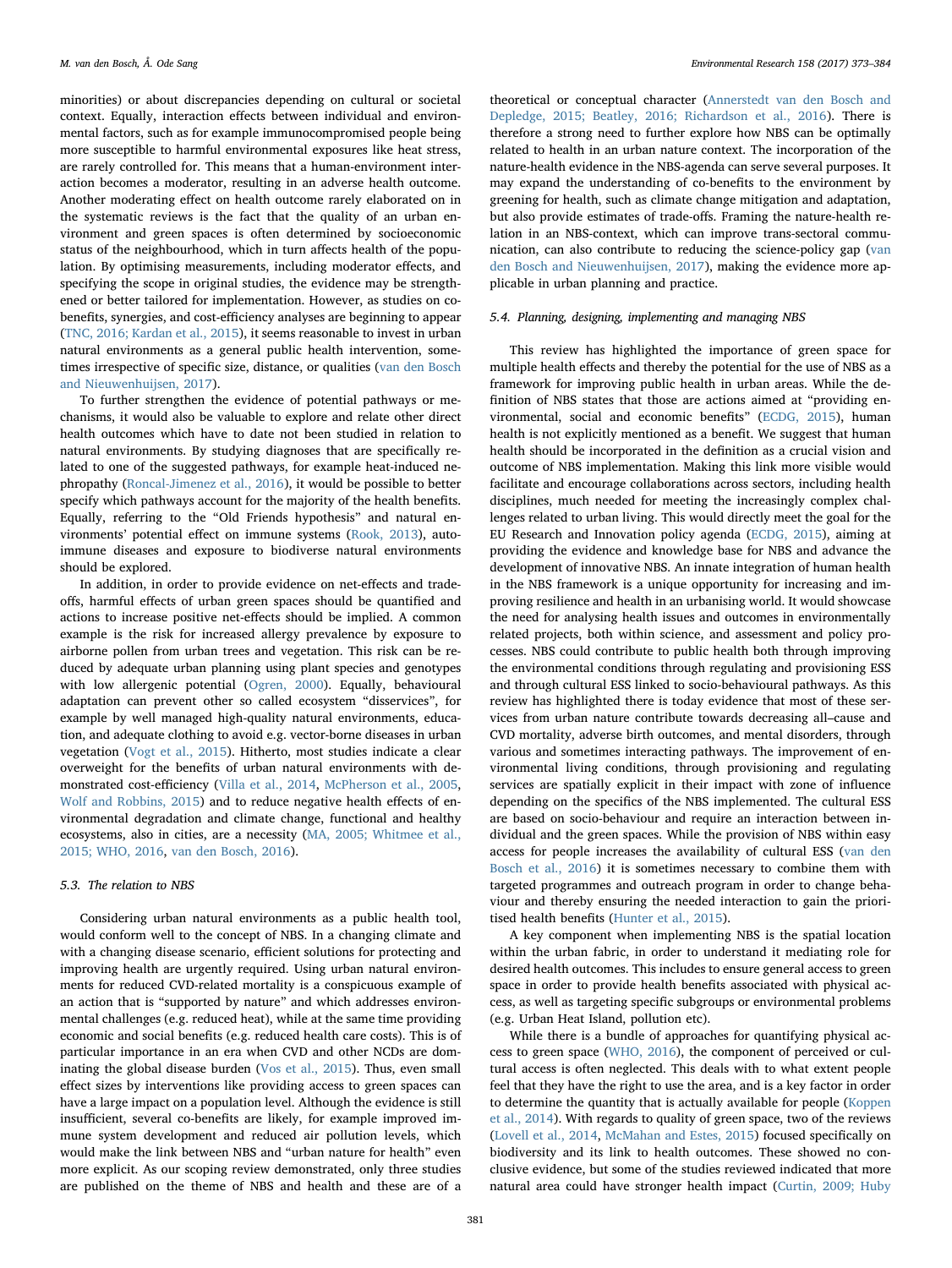[et al., 2006; Luck et al., 2011; Poudyal et al., 2009\)](#page-10-38). This could be explained by them being more appreciated for activities as well as providing diverse, pleasant visual and sound experiences ([Ode Sang](#page-10-39) [et al., 2016; Hedblom et al., 2017\)](#page-10-39). Several studies have emphasised the role that engagement with nature ([Husk et al., 2016\)](#page-10-40) and place-making ([Hausmann et al., 2016\)](#page-10-41) has for gaining positive health benefits from nature. This in all indicates that there might be positive health effects possible to gain also from using site adapted processes of co-designing, co-implementation, and co-management in relation to green spaces.

## <span id="page-9-0"></span>Appendix A

See [Table 4](#page-9-19)

<span id="page-9-19"></span>Table 4

Acknowledgements

getting a long term legacy.

Part of this research was funded through a grant from the Crafoord foundation.

This will further safeguard that green spaces are used and recognised as important spaces in the continued urban development and thereby

Result of the review of NBS paper – categorised with regards to type of article, focus, and obvious climate change framing (e.g. mentioned in the abstract).

| Author (Year)                               | Type of study           | <b>Focus</b>              | Climate change framing |
|---------------------------------------------|-------------------------|---------------------------|------------------------|
| Derkzen et al., 2017                        | Empirical - survey      | Green infrastructure      | Yes                    |
| Beatley, 2016                               | Conceptual              | Health                    | No                     |
| Bennett et al., 2016                        | Empirical - survey      | Mitigation/Adaptation     | No                     |
| Brink et al., 2016                          | Review                  | Mitigation/Adaptation     | Yes                    |
| Chen et al., 2016a                          | Empirical - experiment  | <b>Ecosystem Services</b> | No                     |
| Chen et al., 2016b                          | Empirical - measurement | Green infrastructure      | No                     |
| Clabby, 2016                                | Empirical - case study  | Green infrastructure      | No                     |
| Fink, 2016                                  | Conceptual              | <b>Ecosystem Services</b> | Yes                    |
| Haase, 2016                                 | Conceptual              | <b>Ecosystem Services</b> | No                     |
| Kabisch et al., 2016                        | Conceptual              | Mitigation/Adaptation     | Yes                    |
| Kazmierczak, 2016                           | Empirical - case study  | Green infrastructure      | No                     |
| Kremer et al., 2016                         | Review                  | <b>Ecosystem Services</b> | Yes                    |
| Lafortezza & Chen. 2016                     | Conceptual              | <b>Ecosystem Services</b> | Yes                    |
| Lennon & Scott, 2016                        | Conceptual              | Health                    | No                     |
| Pontee et al., 2016                         | Conceptual              | Mitigation/Adaptation     | No                     |
| Richardson et al., 2016                     | Conceptual              | Health                    | No                     |
| Wamsler et al., 2016                        | Empirical - case study  | <b>Ecosystem Services</b> | No                     |
| Annerstedt van den Bosch and Depledge, 2015 | Conceptual              | Health                    | Yes                    |
| Camps-Calvet et al., 2015                   | Empirical - case study  | <b>Ecosystem Services</b> | No                     |
| Capotorti et al., 2015                      | Empirical - case study  | Green infrastructure      | No                     |
| Connop et al., 2015                         | Empirical - case study  | Green infrastructure      | No                     |
| Eggermont et al., 2015                      | Conceptual              | <b>Ecosystem Services</b> | No                     |
| Haase, 2015                                 | Conceptual              | <b>Ecosystem Services</b> | No                     |
| Kronenberg, 2015                            | Conceptual              | <b>Ecosystem Services</b> | No                     |
| Maes & Jacobs, 2017                         | Conceptual              | Mitigation/Adaptation     | No                     |
| Stürck et al., 2015                         | Empirical - modelling   | <b>Ecosystem Services</b> | No                     |

## References

- <span id="page-9-3"></span>[Annerstedt van den Bosch, M., Depledge, M.H., 2015. Healthy people with nature in](http://refhub.elsevier.com/S0013-9351(17)31024-1/sbref1) [mind. BMC Public Health 15.](http://refhub.elsevier.com/S0013-9351(17)31024-1/sbref1)
- <span id="page-9-12"></span>[Aune, D., Sen, A., Prasad, M., Norat, T., Janszky, I., Tonstad, S., Romundstad, P., Vatten,](http://refhub.elsevier.com/S0013-9351(17)31024-1/sbref2) [L.J., 2016. BMI and all cause mortality: systematic review and non-linear dose-re](http://refhub.elsevier.com/S0013-9351(17)31024-1/sbref2)[sponse meta-analysis of 230 cohort studies with 3.74 million deaths among 30.3](http://refhub.elsevier.com/S0013-9351(17)31024-1/sbref2) [million participants. BMJ 353.](http://refhub.elsevier.com/S0013-9351(17)31024-1/sbref2)
- <span id="page-9-5"></span>[Barton, H., Grant, M., 2006. A health map for the local human habitat. J. R. Soc. Promot.](http://refhub.elsevier.com/S0013-9351(17)31024-1/sbref3) [Health 126, 252](http://refhub.elsevier.com/S0013-9351(17)31024-1/sbref3)–253.
- <span id="page-9-16"></span>[Basagaña, X., Sartini, C., Barrera-Gómez, J., Dadvand, P., Cunillera, J., Ostro, B., Sunyer,](http://refhub.elsevier.com/S0013-9351(17)31024-1/sbref4) [J., Medina-Ramòn, M., 2011. Heat waves and cause-speci](http://refhub.elsevier.com/S0013-9351(17)31024-1/sbref4)fic mortality at all ages. [Epidemiology 22, 765](http://refhub.elsevier.com/S0013-9351(17)31024-1/sbref4)–772.
- <span id="page-9-4"></span>[Beatley, T., 2016. Planning for biophilic cities: from theory to practice. Plan. Theory](http://refhub.elsevier.com/S0013-9351(17)31024-1/sbref5) [Pract. 17, 295](http://refhub.elsevier.com/S0013-9351(17)31024-1/sbref5)–300.
- <span id="page-9-13"></span>[Becofsky, K.M., Sui, X., Lee, D.C., Wilcox, S., Zhang, J., Blair, S.N., 2015. A prospective](http://refhub.elsevier.com/S0013-9351(17)31024-1/sbref6) study of fi[tness, fatness, and depressive symptoms. Am. J. Epidemiol. 181, 311](http://refhub.elsevier.com/S0013-9351(17)31024-1/sbref6)–320. [Bedimo-Rung, A.L., Mowen, A.J., Cohen, D.A., 2005. The signi](http://refhub.elsevier.com/S0013-9351(17)31024-1/sbref7)ficance of parks to physical
- <span id="page-9-6"></span>[activity and public health. Am. J. Prev. Med. 28, 159](http://refhub.elsevier.com/S0013-9351(17)31024-1/sbref7)–168. [Bello, J.K., Bauer, V., Plunkett, B.A., Poston, L., Solomonides, A., Endres, L., 2016.](http://refhub.elsevier.com/S0013-9351(17)31024-1/sbref8)
- <span id="page-9-14"></span>[Pregnancy weight gain, postpartum weight retention, and obesity. Curr. Cardiovasc.](http://refhub.elsevier.com/S0013-9351(17)31024-1/sbref8) [Risk Rep. 10, 1](http://refhub.elsevier.com/S0013-9351(17)31024-1/sbref8)–12.
- <span id="page-9-18"></span>[Beltran, A.J., Wu, J., Laurent, O., 2014. Associations of meteorology with adverse preg](http://refhub.elsevier.com/S0013-9351(17)31024-1/sbref9)[nancy outcomes: a systematic review of preeclampsia, preterm birth and birth](http://refhub.elsevier.com/S0013-9351(17)31024-1/sbref9) [weight. Int. J. Environ. Res. Public Health 11, 91](http://refhub.elsevier.com/S0013-9351(17)31024-1/sbref9)–172.

[Benmarhnia, T., Deguen, S., Kaufman, J.S., Smargiassi, A., 2015. Vulnerability to heat-](http://refhub.elsevier.com/S0013-9351(17)31024-1/sbref10)

[related mortality: a systematic review, meta-analysis, and meta-regression analysis.](http://refhub.elsevier.com/S0013-9351(17)31024-1/sbref10) [Epidemiology 26, 781](http://refhub.elsevier.com/S0013-9351(17)31024-1/sbref10)–793.

- <span id="page-9-1"></span>[Bennett, G., Cassin, J., Carroll, N., 2016. Natural infrastructure investment and im](http://refhub.elsevier.com/S0013-9351(17)31024-1/sbref11)[plications for the nexus: a global overview. Ecosyst. Serv. 17, 293](http://refhub.elsevier.com/S0013-9351(17)31024-1/sbref11)–297.
- <span id="page-9-15"></span>[Benzinger, T.H., 1969. Heat regulation: homeostasis of central temperature in man.](http://refhub.elsevier.com/S0013-9351(17)31024-1/sbref12) [Physiol. Rev. 49, 671](http://refhub.elsevier.com/S0013-9351(17)31024-1/sbref12)–759.
- <span id="page-9-17"></span>[Berry, H.L., Bowen, K., Kjellstrom, T., 2010. Climate change and mental health: a causal](http://refhub.elsevier.com/S0013-9351(17)31024-1/sbref13) [pathways framework. Int. J. Public Health 55, 123](http://refhub.elsevier.com/S0013-9351(17)31024-1/sbref13)–132.
- <span id="page-9-8"></span>[Bowler, D., Buyung-Ali, L., Knight, T., Pullin, A., 2010a. A systematic review of evidence](http://refhub.elsevier.com/S0013-9351(17)31024-1/sbref14) for the added benefi[ts to health of exposure to natural environments. BMC Public](http://refhub.elsevier.com/S0013-9351(17)31024-1/sbref14) [Health 10, 456](http://refhub.elsevier.com/S0013-9351(17)31024-1/sbref14).
- <span id="page-9-10"></span>[Bowler, D.E., Buyung-Ali, L., Knight, T.M., Pullin, A.S., 2010b. Urban greening to cool](http://refhub.elsevier.com/S0013-9351(17)31024-1/sbref15) [towns and cities: a systematic review of the empirical evidence. Landsc. Urban Plan.](http://refhub.elsevier.com/S0013-9351(17)31024-1/sbref15) [97, 147](http://refhub.elsevier.com/S0013-9351(17)31024-1/sbref15)–155.
- <span id="page-9-11"></span>[Brenner, D.R., Yannitsos, D.H., Farris, M.S., Johansson, M., Friedenreich, C.M., 2016.](http://refhub.elsevier.com/S0013-9351(17)31024-1/sbref16) [Leisure-time physical activity and lung cancer risk: a systematic review and meta](http://refhub.elsevier.com/S0013-9351(17)31024-1/sbref16)[analysis. Lung Cancer 95, 17](http://refhub.elsevier.com/S0013-9351(17)31024-1/sbref16)–27.
- <span id="page-9-2"></span>[Brink, E., Aalders, T., Adam, D., Feller, R., Henselek, Y., Ho](http://refhub.elsevier.com/S0013-9351(17)31024-1/sbref17)ffmann, A., Ibe, K., Matthey-[Doret, A., Meyer, M., Negrut, N.L., Rau, A.L., Riewerts, B., Von Schuckmann, L.,](http://refhub.elsevier.com/S0013-9351(17)31024-1/sbref17) [Tornros, S., Von Wehrden, H., Abson, D.J., Wamsler, C., 2016. Cascades of green: a](http://refhub.elsevier.com/S0013-9351(17)31024-1/sbref17) [review of ecosystem-based adaptation in urban areas. Glob. Environ. Change-Human.](http://refhub.elsevier.com/S0013-9351(17)31024-1/sbref17) [Policy Dimens. 36, 111](http://refhub.elsevier.com/S0013-9351(17)31024-1/sbref17)–123.
- <span id="page-9-9"></span>[Brok, J., Thorlund, K., Gluud, C., Wetterslev, J., 2008. Trial sequential analysis reveals](http://refhub.elsevier.com/S0013-9351(17)31024-1/sbref18) insufficient [information size and potentially false positive results in many meta](http://refhub.elsevier.com/S0013-9351(17)31024-1/sbref18)[analyses. J. Clin. Epidemiol. 61, 763](http://refhub.elsevier.com/S0013-9351(17)31024-1/sbref18)–769.
- <span id="page-9-7"></span>[Calogiuri, G., Chroni, S., 2014. The impact of the natural environment on the promotion](http://refhub.elsevier.com/S0013-9351(17)31024-1/sbref19) [of active living: an integrative systematic review. BMC Public Health 14.](http://refhub.elsevier.com/S0013-9351(17)31024-1/sbref19)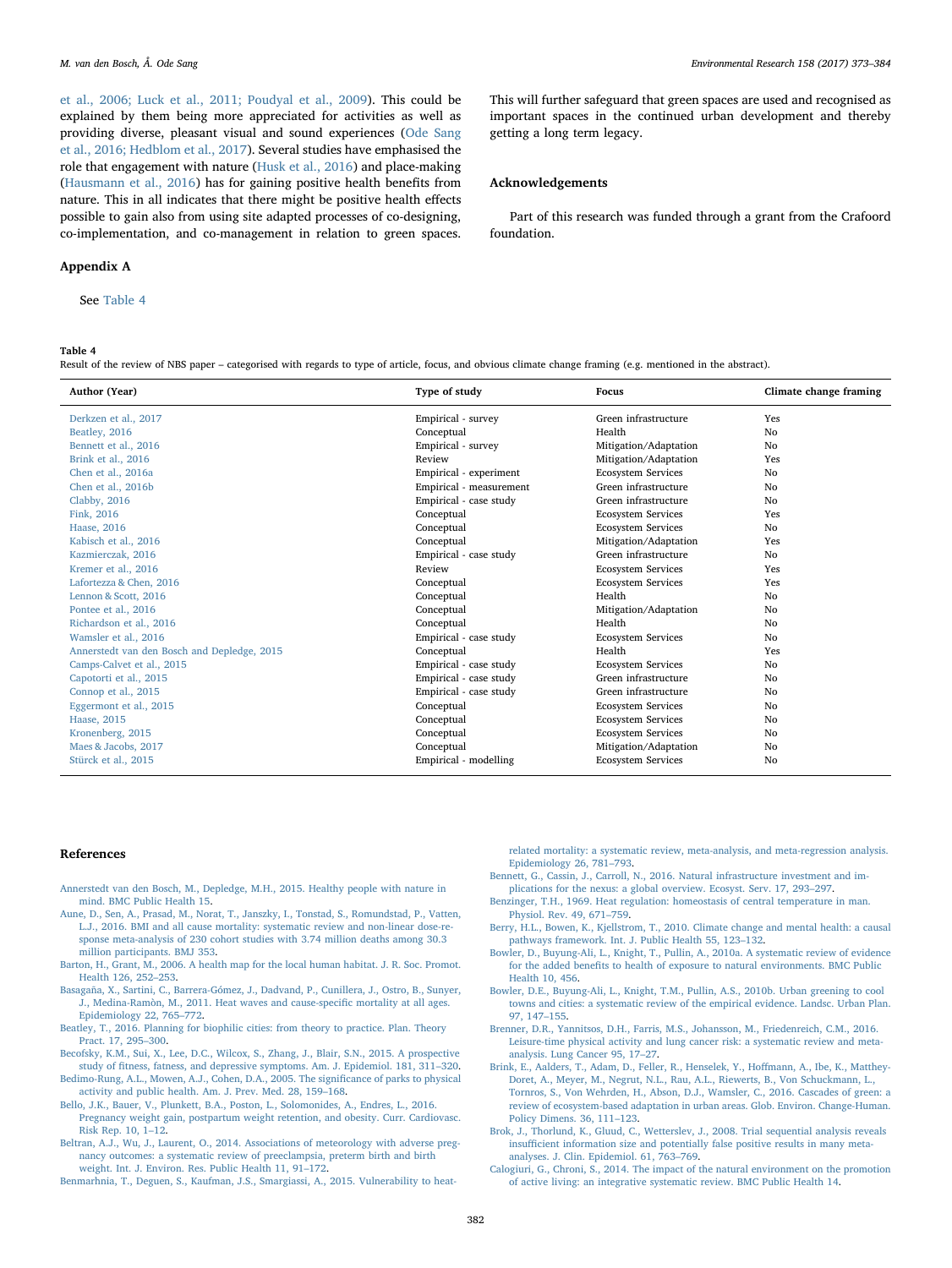<span id="page-10-44"></span>[Camps-Calvet, M., Langemeyer, J., Calvet-Mir, L., Gómez-Baggethun, E., 2015. Ecosystem](http://refhub.elsevier.com/S0013-9351(17)31024-1/sbref20) [services provided by urban gardens in Barcelona, Spain: insights for policy and](http://refhub.elsevier.com/S0013-9351(17)31024-1/sbref20) [planning. Environ. Sci. Policy 62, 14](http://refhub.elsevier.com/S0013-9351(17)31024-1/sbref20)–23.

<span id="page-10-45"></span>[Capotorti, G., Mollo, B., Zavattero, L., Anzellotti, I., Celesti-Grapow, L., 2015. Setting](http://refhub.elsevier.com/S0013-9351(17)31024-1/sbref21) [priorities for urban forest planning. A comprehensive response to ecological and](http://refhub.elsevier.com/S0013-9351(17)31024-1/sbref21) [social needs for the metropolitan area of rome \(Italy\). Sustainability 7, 3958](http://refhub.elsevier.com/S0013-9351(17)31024-1/sbref21)–3976.

- <span id="page-10-3"></span>[Chen, H.L., He, L., Tang, H., Zhao, M., Shao, L., 2016. A two-step strategy for developing](http://refhub.elsevier.com/S0013-9351(17)31024-1/sbref22) cultivated pastures in China that off[er the advantages of ecosystem services.](http://refhub.elsevier.com/S0013-9351(17)31024-1/sbref22) [Sustainability 8.](http://refhub.elsevier.com/S0013-9351(17)31024-1/sbref22)
- <span id="page-10-8"></span>[Chen, J., Zhu, L., Fan, P., Tian, L., Lafortezza, R., 2016. Do green spaces a](http://refhub.elsevier.com/S0013-9351(17)31024-1/sbref23)ffect the spa[tiotemporal changes of PM 2.5 in Nanjing? Ecological Processes 5 \(25 May 2016\).](http://refhub.elsevier.com/S0013-9351(17)31024-1/sbref23)
- <span id="page-10-4"></span>[Clabby, G., 2016. Delivering green infrastructure through planning: insights from practice](http://refhub.elsevier.com/S0013-9351(17)31024-1/sbref24) [in Fingal, Ireland. Plan. Theory Pract. 17, 289](http://refhub.elsevier.com/S0013-9351(17)31024-1/sbref24)–295.
- <span id="page-10-32"></span>[Classen, T., Kistemann, T., 2010. The concept of therapeutic landscapes. Geogr. Rundsch.](http://refhub.elsevier.com/S0013-9351(17)31024-1/sbref25) [62, 40](http://refhub.elsevier.com/S0013-9351(17)31024-1/sbref25)–46.
- <span id="page-10-46"></span>[Connop, S., Vandergert, P., Eisenberg, B., Collier, M.J., Nash, C., Clough, J., Newport, D.,](http://refhub.elsevier.com/S0013-9351(17)31024-1/sbref26) [2015. Renaturing cities using a regionally-focused biodiversity-led multifunctional](http://refhub.elsevier.com/S0013-9351(17)31024-1/sbref26) benefi[ts approach to urban green infrastructure. Environ. Sci. Policy 62, 99](http://refhub.elsevier.com/S0013-9351(17)31024-1/sbref26)–111.
- <span id="page-10-14"></span>[Coutts, C., Hahn, M., 2015. Green infrastructure, ecosystem services, and human health.](http://refhub.elsevier.com/S0013-9351(17)31024-1/sbref27) [Int. J. Environ. Res. Public Health 12, 9768](http://refhub.elsevier.com/S0013-9351(17)31024-1/sbref27)–9798.

<span id="page-10-38"></span>[Curtin, S., 2009. Wildlife tourism: the intangible, psychological bene](http://refhub.elsevier.com/S0013-9351(17)31024-1/sbref28)fits of human-wild[life encounters. Curr. Issues Tour. 12, 451](http://refhub.elsevier.com/S0013-9351(17)31024-1/sbref28)–474.

- <span id="page-10-13"></span>Dahlgren, G., Whitehead, M., 1991. Policies and Strategies to Promote Social Equity in Health;. Copenhagen, Denmark.
- <span id="page-10-5"></span>Derkzen, M.L., Van Teeff[elen, A.J.A., Verburg, P.H., 2017. Green infrastructure for urban](http://refhub.elsevier.com/S0013-9351(17)31024-1/sbref29) [climate adaptation: how do residents' views on climate impacts and green infra](http://refhub.elsevier.com/S0013-9351(17)31024-1/sbref29)[structure shape adaptation preferences? Landsc. Urban Plan. 157, 106](http://refhub.elsevier.com/S0013-9351(17)31024-1/sbref29)–130.
- <span id="page-10-27"></span>[Ding, X.-X., Wu, Y.-L., Xu, S.-J., Zhu, R.-P., Jia, X.-M., Zhang, S.-F., Huang, K., Zhu, P.,](http://refhub.elsevier.com/S0013-9351(17)31024-1/sbref30) [Hao, J.-H., Tao, F.-B., 2014. Maternal anxiety during pregnancy and adverse birth](http://refhub.elsevier.com/S0013-9351(17)31024-1/sbref30) [outcomes: a systematic review and meta-analysis of prospective cohort studies. J.](http://refhub.elsevier.com/S0013-9351(17)31024-1/sbref30) Aff[ect. Disord. 159, 103](http://refhub.elsevier.com/S0013-9351(17)31024-1/sbref30)–110.
- [Downey, J.A., Huckaba, C.E., Darling, R.C., 1971. The e](http://refhub.elsevier.com/S0013-9351(17)31024-1/sbref31)ffect of skin and central cooling [on human thermoregulation. Int. J. Biometeorol. 15, 171](http://refhub.elsevier.com/S0013-9351(17)31024-1/sbref31)–175.
- <span id="page-10-18"></span>[Dzhambov, A., Dimitrova, D., 2014. Urban green spaces' e](http://refhub.elsevier.com/S0013-9351(17)31024-1/sbref32)ffectiveness as a psychological buff[er for the negative health impact of noise pollution: a systematic review. Noise](http://refhub.elsevier.com/S0013-9351(17)31024-1/sbref32) [Health 16, 157](http://refhub.elsevier.com/S0013-9351(17)31024-1/sbref32)–165.
- <span id="page-10-19"></span>[Dzhambov, A.M., Dimitrova, D.D., Dimitrakova, E.D., 2014. Association between re](http://refhub.elsevier.com/S0013-9351(17)31024-1/sbref33)[sidential greenness and birth weight: systematic review and meta-analysis. Urban](http://refhub.elsevier.com/S0013-9351(17)31024-1/sbref33) [For. Urban Green. 13, 621](http://refhub.elsevier.com/S0013-9351(17)31024-1/sbref33)–629.
- <span id="page-10-2"></span>ECDG, 2015. Towards an EU Research and Innovation Policy Agenda for Nature-Based Solutions & Re-Naturing Cities Final Report of the Horizon 2020 Expert Group on Nature-Based Solutions and Re-Naturing Cities. Luxembourg.
- <span id="page-10-47"></span>[Eggermont, H., Balian, E., Azevedo, J.M.N., Beumer, V., Brodin, T., Claudet, J., Fady, B.,](http://refhub.elsevier.com/S0013-9351(17)31024-1/sbref34) [Grube, M., Keune, H., Lamarque, P., Reuter, K., Smith, M., van Ham, C., Weisser,](http://refhub.elsevier.com/S0013-9351(17)31024-1/sbref34) [W.W., Le roux, X., 2015. Nature-based solutions: New in](http://refhub.elsevier.com/S0013-9351(17)31024-1/sbref34)fluence for environmental [management and research in Europe. GAIA - Ecol. Perspect. Sci. Soc. 24, 243](http://refhub.elsevier.com/S0013-9351(17)31024-1/sbref34)–248.
- <span id="page-10-9"></span>Fink, [H.S., 2016. Human-nature for climate action: Nature-based solutions for urban](http://refhub.elsevier.com/S0013-9351(17)31024-1/sbref35) [sustainability. Sustain. \(Switz.\) 8](http://refhub.elsevier.com/S0013-9351(17)31024-1/sbref35).
- [Gallo, L.C., Fortmann, A.L., Mattei, J., 2014. Allostatic load and the assessment of cu](http://refhub.elsevier.com/S0013-9351(17)31024-1/sbref36)[mulative biological risk in biobehavioral medicine: challenges and opportunities.](http://refhub.elsevier.com/S0013-9351(17)31024-1/sbref36) [Psychosom. Med. 76, 478](http://refhub.elsevier.com/S0013-9351(17)31024-1/sbref36)–480.
- <span id="page-10-16"></span>[Gascon, M., Triguero-Mas, M., Martínez, D., Dadvand, P., Rojas-Rueda, D., Plasència, A.,](http://refhub.elsevier.com/S0013-9351(17)31024-1/sbref37) [Nieuwenhuijsen, M.J., 2016. Residential green spaces and mortality: a systematic](http://refhub.elsevier.com/S0013-9351(17)31024-1/sbref37) [review. Environ. Int. 86, 60](http://refhub.elsevier.com/S0013-9351(17)31024-1/sbref37)–67.
- [Gesler, W.M., 1992. Therapeutic landscapes: medical issues in light of the new cultural](http://refhub.elsevier.com/S0013-9351(17)31024-1/sbref38) [geography. Social. Sci. Med. 34, 735](http://refhub.elsevier.com/S0013-9351(17)31024-1/sbref38)–746.
- <span id="page-10-48"></span>Haase, D., 2015. Refl[ections about blue ecosystem services in cities. Sustain. Water Qual.](http://refhub.elsevier.com/S0013-9351(17)31024-1/sbref39) [Ecol. 5, 77](http://refhub.elsevier.com/S0013-9351(17)31024-1/sbref39)–83.
- <span id="page-10-10"></span>Haase, D., 2016. Refl[ections on urban landscapes, ecosystems services and nature-based](http://refhub.elsevier.com/S0013-9351(17)31024-1/sbref40) [solutions in cities. Plan. Theory Pract. 17, 276](http://refhub.elsevier.com/S0013-9351(17)31024-1/sbref40)–280.
- <span id="page-10-12"></span>[Hartig, T., Mitchell, R., De Vries, S., Frumkin, H., 2014. Nature and health. Annu. Rev.](http://refhub.elsevier.com/S0013-9351(17)31024-1/sbref41) [Public Health 35, 207](http://refhub.elsevier.com/S0013-9351(17)31024-1/sbref41)–228.
- <span id="page-10-41"></span>[Hausmann, A., Slotow, R., Burns, J.K., Minin, E, D.I., 2016. The ecosystem service of](http://refhub.elsevier.com/S0013-9351(17)31024-1/sbref42) sense of place: benefi[ts for human well-being and biodiversity conservation. Environ.](http://refhub.elsevier.com/S0013-9351(17)31024-1/sbref42) [Conserv. 43, 117](http://refhub.elsevier.com/S0013-9351(17)31024-1/sbref42)–127.
- [Hedblom, M., Knez, I., Ode Sang, Å., Gunnarsson, B., 2017. Evaluation of natural sounds](http://refhub.elsevier.com/S0013-9351(17)31024-1/sbref43) [in urban greenery: potential impact for urban nature preservation. R. Soc. Open Sci.](http://refhub.elsevier.com/S0013-9351(17)31024-1/sbref43) [4, 170037.](http://refhub.elsevier.com/S0013-9351(17)31024-1/sbref43)
- [Hohmann, C., Grabenhenrich, L., DE Kluizenaar, Y., Tischer, C., Heinrich, J., Chen, C.-M.,](http://refhub.elsevier.com/S0013-9351(17)31024-1/sbref44) [Thijs, C., Nieuwenhuijsen, M., Keil, T., 2013. Health e](http://refhub.elsevier.com/S0013-9351(17)31024-1/sbref44)ffects of chronic noise exposure [in pregnancy and childhood: a systematic review initiated by ENRIECO. Int. J. Hyg.](http://refhub.elsevier.com/S0013-9351(17)31024-1/sbref44) [Environ. Health 216, 217](http://refhub.elsevier.com/S0013-9351(17)31024-1/sbref44)–229.
- [Huby, M., Cinderby, S., Crowe, A.M., Gillings, S., Mcclean, C.J., Moran, D., Owen, A.,](http://refhub.elsevier.com/S0013-9351(17)31024-1/sbref45) [White, P.C.L., 2006. The association of natural, social and economic factors with bird](http://refhub.elsevier.com/S0013-9351(17)31024-1/sbref45) [species richness in rural England. J. Agric. Econ. 57, 295](http://refhub.elsevier.com/S0013-9351(17)31024-1/sbref45)–312.
- <span id="page-10-36"></span>[Hunter, R.F., Christian, H., Veitch, J., Astell-Burt, T., Hipp, J.A., Schipperijn, J., 2015. The](http://refhub.elsevier.com/S0013-9351(17)31024-1/sbref46) [impact of interventions to promote physical activity in urban green space: a sys](http://refhub.elsevier.com/S0013-9351(17)31024-1/sbref46)[tematic review and recommendations for future research. Social. Sci. Med. 124,](http://refhub.elsevier.com/S0013-9351(17)31024-1/sbref46) 246–[256](http://refhub.elsevier.com/S0013-9351(17)31024-1/sbref46).
- [Hupin, D., Roche, F., Gremeaux, V., Chatard, J.C., Oriol, M., Gaspoz, J.M., Barthélémy,](http://refhub.elsevier.com/S0013-9351(17)31024-1/sbref47) [J.C., Edouard, P., 2015. Even a low-dose of moderate-to-vigorous physical activity](http://refhub.elsevier.com/S0013-9351(17)31024-1/sbref47) [reduces mortality by 22% in adults aged](http://refhub.elsevier.com/S0013-9351(17)31024-1/sbref47)  $\geq 60$  years: a systematic review and meta[analysis. Br. J. Sports Med. 49, 1262](http://refhub.elsevier.com/S0013-9351(17)31024-1/sbref47)–1267.
- <span id="page-10-40"></span>[Husk, K., Lovell, R., Cooper, C., Stahl-Timmins, W., Garside, R., 2016. Participation in](http://refhub.elsevier.com/S0013-9351(17)31024-1/sbref48) [environmental enhancement and conservation activities for health and well-being in](http://refhub.elsevier.com/S0013-9351(17)31024-1/sbref48) [adults: a review of quantitative and qualitative evidence. Cochrane Database Syst.](http://refhub.elsevier.com/S0013-9351(17)31024-1/sbref48)

[Rev](http://refhub.elsevier.com/S0013-9351(17)31024-1/sbref48).

- <span id="page-10-25"></span>[Ippoliti, F., Canitano, N., Businaro, R., 2013. Stress and obesity as risk factors in cardi](http://refhub.elsevier.com/S0013-9351(17)31024-1/sbref49)[ovascular diseases: a neuroimmune perspective. J. Neuroimmun. Pharmacol. 8,](http://refhub.elsevier.com/S0013-9351(17)31024-1/sbref49) 212–[226](http://refhub.elsevier.com/S0013-9351(17)31024-1/sbref49).
- <span id="page-10-1"></span>[IPCC, 2014. Climate Change 2014: Synthesis Report. Contribution of Working Groups I, II](http://refhub.elsevier.com/S0013-9351(17)31024-1/sbref50) [and III to the Fifth Assessment Report of the Intergovernmental Panel on Climate](http://refhub.elsevier.com/S0013-9351(17)31024-1/sbref50) [Change. IPCC, Geneva, Switzerland](http://refhub.elsevier.com/S0013-9351(17)31024-1/sbref50).
- <span id="page-10-31"></span>[Jehn, M., Gebhardt, A., Liebers, U., Kiran, B., Scherer, D., Endlicher, W., Witt, C., 2014.](http://refhub.elsevier.com/S0013-9351(17)31024-1/sbref51) [Heat stress is associated with reduced health status in pulmonary arterial hyperten](http://refhub.elsevier.com/S0013-9351(17)31024-1/sbref51)[sion: a prospective study cohort. Lung 192, 619](http://refhub.elsevier.com/S0013-9351(17)31024-1/sbref51)–624.
- <span id="page-10-24"></span>Juster, [R.P., Mcewen, B.S., Lupien, S.J., 2010. Allostatic load biomarkers of chronic stress](http://refhub.elsevier.com/S0013-9351(17)31024-1/sbref52) [and impact on health and cognition. Neurosci. Biobehav. Rev. 35, 2](http://refhub.elsevier.com/S0013-9351(17)31024-1/sbref52)–16.
- <span id="page-10-7"></span>[Kabisch, N., Frantzeskaki, N., Pauleit, S., Naumann, S., Davis, M., Artmann, M., Haase, D.,](http://refhub.elsevier.com/S0013-9351(17)31024-1/sbref53) [Knapp, S., Korn, H., Stadler, J., Zaunberger, K., Bonn, A., 2016. Nature-based solu](http://refhub.elsevier.com/S0013-9351(17)31024-1/sbref53)[tions to climate change mitigation and adaptation in urban areas: perspectives on](http://refhub.elsevier.com/S0013-9351(17)31024-1/sbref53) [indicators, knowledge gaps, barriers, and opportunities for action. Ecol. Soc. 21](http://refhub.elsevier.com/S0013-9351(17)31024-1/sbref53).
- <span id="page-10-23"></span>[Kaczynski, A.T., Henderson, K.A., 2007. Environmental correlates of physical activity: a](http://refhub.elsevier.com/S0013-9351(17)31024-1/sbref54) [review of evidence about parks and recreation. Leis. Sci. 29, 315](http://refhub.elsevier.com/S0013-9351(17)31024-1/sbref54)–354.
- [Kardan, O., Gozdyra, P., Misic, B., Moola, F., Palmer, L.J., Paus, T., Berman, M.G., 2015.](http://refhub.elsevier.com/S0013-9351(17)31024-1/sbref55) [Neighborhood greenspace and health in a large urban center. Sci. Rep. 5, 11610](http://refhub.elsevier.com/S0013-9351(17)31024-1/sbref55).
- <span id="page-10-6"></span>[Kazmierczak, A., 2016. Multifunctional green infrastructure and climate change adap](http://refhub.elsevier.com/S0013-9351(17)31024-1/sbref56)tation: brownfi[eld greening as an adaptation strategy for vulnerable communities?](http://refhub.elsevier.com/S0013-9351(17)31024-1/sbref56) [Plan. Theory Pract. 17, 280](http://refhub.elsevier.com/S0013-9351(17)31024-1/sbref56)–289.
- <span id="page-10-37"></span>[Koppen, G., Tveit, M.S., Sang, Å.O., Dramstad, W., 2014. The challenge of enhancing](http://refhub.elsevier.com/S0013-9351(17)31024-1/sbref57) [accessibility to recreational landscapes. Nor. Geogr. Tidsskr. - Nor. J. Geogr. 68,](http://refhub.elsevier.com/S0013-9351(17)31024-1/sbref57) 145–[154](http://refhub.elsevier.com/S0013-9351(17)31024-1/sbref57).
- <span id="page-10-42"></span>Kremer, P., Hamstead, Z., Haase, D., Mcphearson, T., Frantzeskaki, N., Andersson, E., Kabisch, N., Larondelle, N., Rall, E.L., Voigt, A., Baró, F., Bertram, C., Gómez-Baggethun, E., Hansen, R., Kaczorowska, A., Kain, J.H., Kronenberg, J., Langemeyer, J., Pauleit, S., Rehdanz, K., Schewenius, M., VAN Ham, C., Wurster, D., Elmqvist, T., 2016. Key insights for the future of urban ecosystem services research. Ecology and Society, 21.
- <span id="page-10-49"></span>[Kronenberg, J., 2015. Betting against human ingenuity: the perils of the economic va](http://refhub.elsevier.com/S0013-9351(17)31024-1/sbref58)[luation of nature's services. BioScience 65, 1096](http://refhub.elsevier.com/S0013-9351(17)31024-1/sbref58)–1099.
- <span id="page-10-15"></span>[Lachowycz, K., Jones, A.P., 2011. Greenspace and obesity: a systematic review of the](http://refhub.elsevier.com/S0013-9351(17)31024-1/sbref59) [evidence. Obes. Rev. 12, e183](http://refhub.elsevier.com/S0013-9351(17)31024-1/sbref59)–e189.
- <span id="page-10-11"></span>[Lafortezza, R., Chen, J., 2016. The provision of ecosystem services in response to global](http://refhub.elsevier.com/S0013-9351(17)31024-1/sbref60) [change: evidences and applications. Environ. Res. 147, 576](http://refhub.elsevier.com/S0013-9351(17)31024-1/sbref60)–579.
- [Lamers, S.M.A., Bolier, L., Westerhof, G.J., Smit, F., Bohlmeijer, E.T., 2012. The impact of](http://refhub.elsevier.com/S0013-9351(17)31024-1/sbref61) [emotional well-being on long-term recovery and survival in physical illness: a meta](http://refhub.elsevier.com/S0013-9351(17)31024-1/sbref61)[analysis. J. Behav. Med. 35, 538](http://refhub.elsevier.com/S0013-9351(17)31024-1/sbref61)–547.
- [Lavie, C.J., Lee, D.C., Sui, X., Arena, R., O'keefe, J.H., Church, T.S., Milani, R.V., Blair,](http://refhub.elsevier.com/S0013-9351(17)31024-1/sbref62) S.N., 2015. Eff[ects of running on chronic diseases and cardiovascular and all-cause](http://refhub.elsevier.com/S0013-9351(17)31024-1/sbref62) [mortality. Mayo Clin. Proc. 90, 1541](http://refhub.elsevier.com/S0013-9351(17)31024-1/sbref62)–1552.
- <span id="page-10-22"></span>[Lee, A.C.K., Maheswaran, R., 2011. The health bene](http://refhub.elsevier.com/S0013-9351(17)31024-1/sbref63)fits of urban green spaces: a review of [the evidence. J. Public Health 33, 212](http://refhub.elsevier.com/S0013-9351(17)31024-1/sbref63)–222.
- <span id="page-10-43"></span>[Lennon, M., Scott, M., 2016. Re-naturing the city. Plan. Theory Pract. 17, 270](http://refhub.elsevier.com/S0013-9351(17)31024-1/sbref64)–276.

<span id="page-10-20"></span>[Lovell, R., Wheeler, B.W., Higgins, S.L., Irvine, K.N., Depledge, M.H., 2014. A systematic](http://refhub.elsevier.com/S0013-9351(17)31024-1/sbref65) review of the health and well-being benefi[ts of biodiverse environments. J. Toxicol.](http://refhub.elsevier.com/S0013-9351(17)31024-1/sbref65) [Environ. Health - Part B: Crit. Rev. 17, 1](http://refhub.elsevier.com/S0013-9351(17)31024-1/sbref65)–20.

- [Lu, X.T., Zhao, Y.X., Zhang, Y., Jiang, F., 2013. Psychological stress, vascular in](http://refhub.elsevier.com/S0013-9351(17)31024-1/sbref66)fl[ammation, and atherogenesis: potential roles of circulating cytokines. Journal](http://refhub.elsevier.com/S0013-9351(17)31024-1/sbref66) [Cardiovasc. Pharmacol. 62, 6](http://refhub.elsevier.com/S0013-9351(17)31024-1/sbref66)–12.
- [Luck, G.W., Davidson, P., Boxall, D., Smallbone, L., 2011. Relations between urban bird](http://refhub.elsevier.com/S0013-9351(17)31024-1/sbref67) [and plant communities and human well-being and connection to nature. Conserv.](http://refhub.elsevier.com/S0013-9351(17)31024-1/sbref67) [Biol. 25, 816](http://refhub.elsevier.com/S0013-9351(17)31024-1/sbref67)–826.
- <span id="page-10-35"></span>MA, [2005. Millennium Ecosystem Assessment: Ecosystems and Human Well-Being. Island](http://refhub.elsevier.com/S0013-9351(17)31024-1/sbref68) [Press, Washington DC.](http://refhub.elsevier.com/S0013-9351(17)31024-1/sbref68)
- <span id="page-10-50"></span>[Maes, J., Jacobs, S., 2017. Nature-based solutions for Europe's sustainable development.](http://refhub.elsevier.com/S0013-9351(17)31024-1/sbref69) [Conserv. Lett 10, 121](http://refhub.elsevier.com/S0013-9351(17)31024-1/sbref69)–124.
- <span id="page-10-26"></span>[McEwen, B.S., 2012. Brain on stress: how the social environment gets under the skin.](http://refhub.elsevier.com/S0013-9351(17)31024-1/sbref70) [Proc. Natl. Acad. Sci. 109, 17180](http://refhub.elsevier.com/S0013-9351(17)31024-1/sbref70)–17185.
- <span id="page-10-17"></span>[McGrath, L.J., Hopkins, W.G., Hinckson, E.A., 2015. Associations of objectively measured](http://refhub.elsevier.com/S0013-9351(17)31024-1/sbref71) [built-environment attributes with youth moderate](http://refhub.elsevier.com/S0013-9351(17)31024-1/sbref71)–vigorous physical activity: aa [systematic review and meta-analysis. Sports Med. 45, 841](http://refhub.elsevier.com/S0013-9351(17)31024-1/sbref71)–865.
- <span id="page-10-21"></span>McMahan, E.A., Estes, D., 2015. The eff[ect of contact with natural environments on po](http://refhub.elsevier.com/S0013-9351(17)31024-1/sbref72)sitive and negative aff[ect: a meta-analysis. J. Posit. Psychol. 10, 507](http://refhub.elsevier.com/S0013-9351(17)31024-1/sbref72)–519.
- <span id="page-10-0"></span>[McMichael, A.J., 2015. Population health: a fundamental marker of sustainable devel](http://refhub.elsevier.com/S0013-9351(17)31024-1/sbref73)[opment. In: Redclift, M.S.D. \(Ed.\), Routledge International Handbook of Sustainable](http://refhub.elsevier.com/S0013-9351(17)31024-1/sbref73) [Development. Taylor and Francis Inc, Oxford, UK.](http://refhub.elsevier.com/S0013-9351(17)31024-1/sbref73)
- <span id="page-10-34"></span>[McPherson, G., Simpson, J.R., Peper, P.J., Maco, S.E., Xiao, Q., 2005. Municipal forest](http://refhub.elsevier.com/S0013-9351(17)31024-1/sbref74) benefits and costs in fi[ve US cities. J. For. 103, 411](http://refhub.elsevier.com/S0013-9351(17)31024-1/sbref74)–416.
- <span id="page-10-30"></span>[Mroczek, D.K., Stawski, R.S., Turiano, N.A., Chan, W., Almeida, D.M., Neupert, S.D.,](http://refhub.elsevier.com/S0013-9351(17)31024-1/sbref75) [Spiro, A., 2015. Emotional reactivity and mortality: longitudinal](http://refhub.elsevier.com/S0013-9351(17)31024-1/sbref75) findings from the VA [normative aging study. J. Gerontol. - Ser. B Psychol. Sci. Social. Sci. 70, 398](http://refhub.elsevier.com/S0013-9351(17)31024-1/sbref75)–406.
- <span id="page-10-28"></span>[Mudd, L.M., Owe, K.M., Mottola, M.F., Pivarnik, J.M., 2013. Health bene](http://refhub.elsevier.com/S0013-9351(17)31024-1/sbref76)fits of physical [activity during pregnancy: an international perspective. Med. Sci. Sports Exerc. 45,](http://refhub.elsevier.com/S0013-9351(17)31024-1/sbref76) 268–[277](http://refhub.elsevier.com/S0013-9351(17)31024-1/sbref76).
- <span id="page-10-39"></span>[Ode Sang, Å., Knez, I., Gunnarsson, B., Hedblom, M., 2016. The e](http://refhub.elsevier.com/S0013-9351(17)31024-1/sbref77)ffects of naturalness, [gender, and age on how urban green space is perceived and used. Urban For. Urban](http://refhub.elsevier.com/S0013-9351(17)31024-1/sbref77) [Green. 18, 268](http://refhub.elsevier.com/S0013-9351(17)31024-1/sbref77)–276.
- <span id="page-10-33"></span>[Ogren, T.L., 2000. Allergy-Free Gardening, Berkeley. Ten Speed Press, CA](http://refhub.elsevier.com/S0013-9351(17)31024-1/sbref78).
- [Paliy, O., Piyathilake, C.J., Kozyrskyj, A., Celep, G., Marotta, F., Rastmanesh, R., 2014.](http://refhub.elsevier.com/S0013-9351(17)31024-1/sbref79) [Excess body weight during pregnancy and o](http://refhub.elsevier.com/S0013-9351(17)31024-1/sbref79)ffspring obesity: potential mechanisms. [Nutrition 30, 24](http://refhub.elsevier.com/S0013-9351(17)31024-1/sbref79)–251.
- <span id="page-10-29"></span>[Pan, S.Y., Desmeules, M., 2009. Energy intake, physical activity, energy balance, and](http://refhub.elsevier.com/S0013-9351(17)31024-1/sbref80)